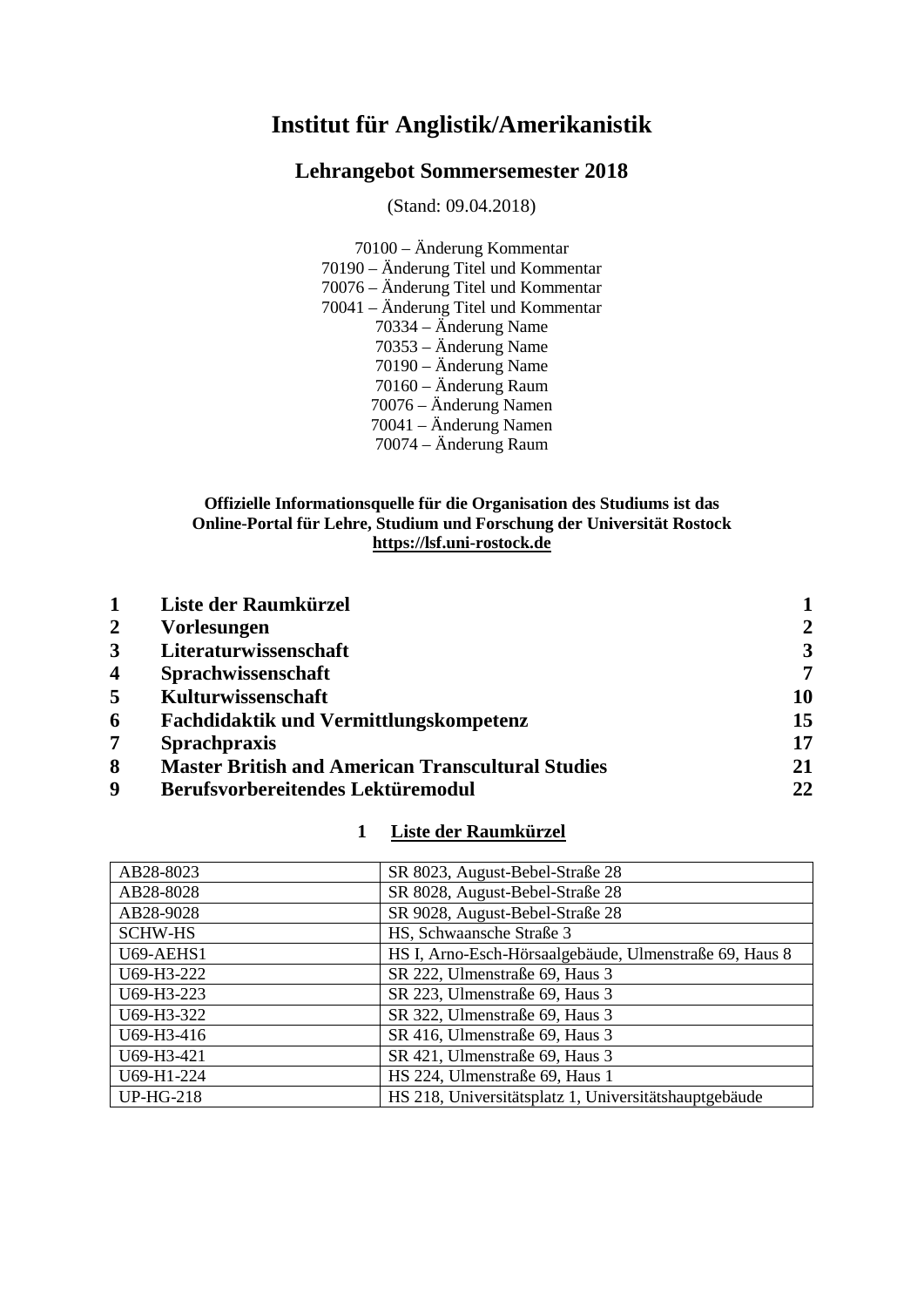#### **2 Vorlesungen**

#### **Bitte beachten Sie, dass die Vorlesungen obligatorische Bestandteile verschiedener Module sind.**

#### **Rossow: Collective Identities in a Globalised World**

Vorlesung, 70407, Montag 13.15-14.45 Uhr, UP-HG-218

The lectures cover key areas of Cultural Studies and introduce additional theoretical foundations for other courses in Cultural Studies. The course aims to familiarise students not only with broad theoretical concepts but also with the specialised terms and practices utilised in Cultural Studies. The individual sessions start by reviewing the topics first covered in the Grundkurs "Introduction to Cultural Studies", and then expand on them. The main thematic focus is on the concept and continued significance of collective identities in a globalised context. In addition to the global context, the course problematises and investigates collective identities such as national identity, class, ethnicity, and sex and gender. Participants are encouraged to buy Hartley, John (2011) *Communication, Cultural and Media Studies. The Key Concepts.* London and New York: Routledge (ISBN 0-415-26889-3).

#### **Linke: From colony to Confederacy: A survey of the history of the USA to the Civil War**

Vorlesung, 70408, Freitag 11.15-12.45 Uhr, U69-AEHS1

In this lecture course, I will provide a survey of major events and developments in North American history up to the Civil War. I intend to establish a framework of key facts and concepts on which other more specialized courses can build. After a very brief glance at the pre-colonial situation, the focus will be on the process of the settlement and colonization of the North American continent by Europeans, and, after 1776, on the formation of the United States of America. The description of selected historical events will be complemented by various historians' interpretations and assessments. Beside the history of events, the discussion of a selection of relevant documents will point to the discursive dimensions of the historical narratives. The lecture will be taught in English. Lecture notes and selected short readings will be made available on StudIP.

#### **Schmitt-Kilb: Survey Lecture English/British Literary History, 16th – 20th Century**

Vorlesung, 70393, Dienstag 17.15-18.45 Uhr, U69-AEHS1

In this first of a two-part lecture, you will be introduced to important developments in English Literature from the 16th to the 20th century. An overview of English, Scottish, Welsh and Irish writers and their texts will be backed up, when and where necessary, with excursions into cultural and social history as well as the history of events and ideas. Reflections on the nature and the function of literary history, of genre and (literary) theory as well as critical discussion of selected texts will contribute to an overview of the larger story of English Literature since ca 1500. More information and a selection of texts will be provided on StudIP.

#### **Kornexl: Language Change in the History of English**

Vorlesung, 70403, Dienstag 09.15-10.45 Uhr, UP-HG-218

This lecture charts the historical development of English from its beginnings up to the present day, exploring major changes in the fields of spelling and phonology, morphology, syntax, vocabulary and semantics and investigating pragmatic factors of language use. Special attention will be given to aspects of variation as well as processes of standardization and to the linguistic properties and extra-linguistic forces that have turned English into an international language of unique currency and status.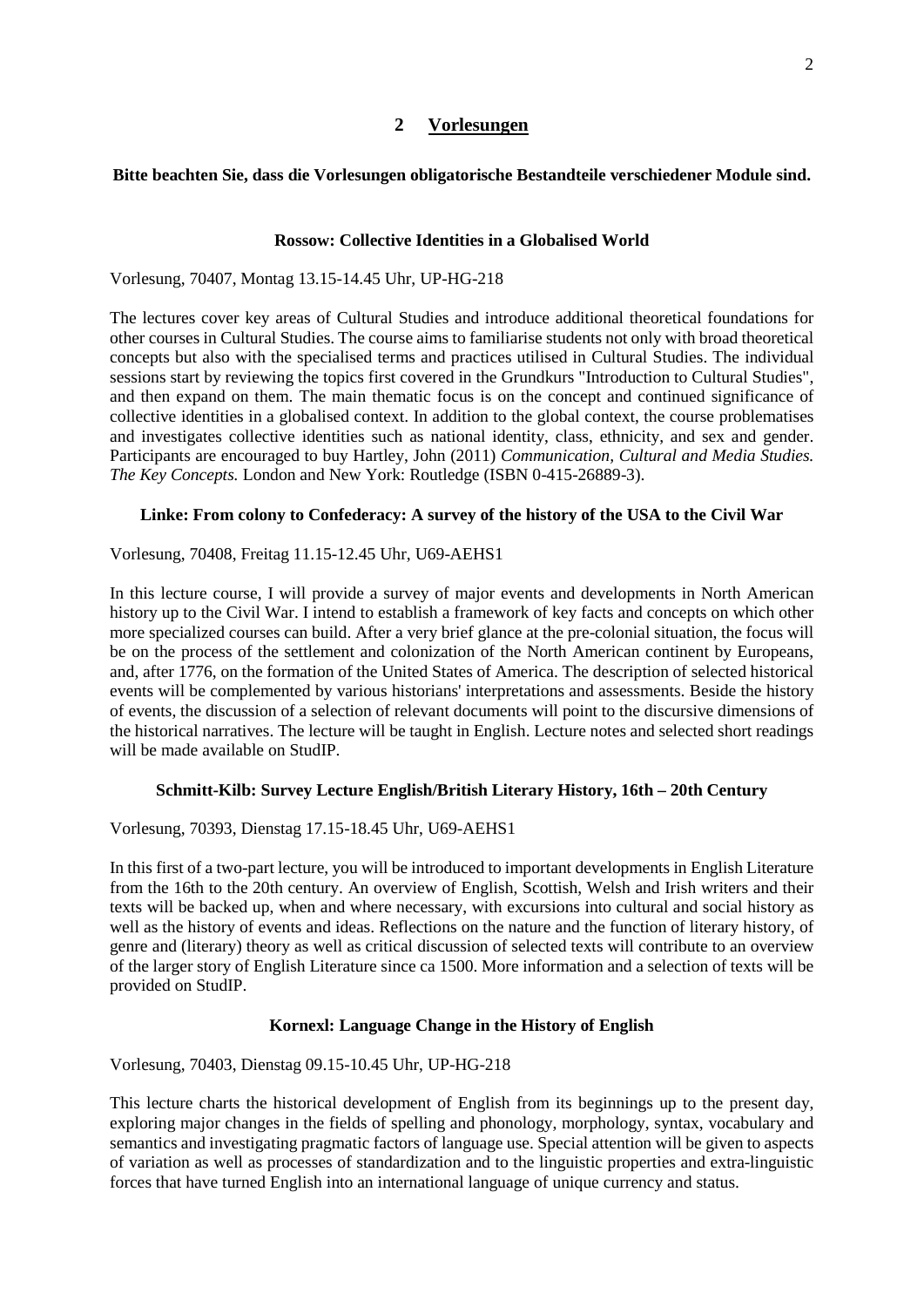## **3 Literaturwissenschaft**

# <span id="page-2-0"></span>**Wallat: Grundkurs: Einführung in die britische und amerikanische Literaturwissenschaft**

Grundkurs, 70443, Freitag 09.15-10.45 Uhr, AB28-8023

Der Kurs möchte mit Grundbegriffen und zentralen Fragestellungen der Literaturwissenschaft unseres Faches vertraut machen, also in die Teilbereiche Literaturtheorie, Textanalyse und Literaturgeschichte einführen. Anhand von Werken aus unterschiedlichen Perioden, Gattungen und Kulturkreisen soll ein Eindruck von dem weiten Gegenstandsbereich der englischen und amerikanischen Literaturwissenschaft vermittelt und zugleich eine Anleitung zum Umgang mit Texten gegeben werden. Eine Sitzung beginnt üblicherweise mit der gemeinsamen Interpretation eines literarischen Werks und geht dann, darauf aufbauend, in eine systematische Informationsbereitstellung durch den Lehrenden über.

- Klarer, Mario (2007) *Einführung in die Anglistisch-Amerikanistische* Literaturwissenschaft, WBG. ISBN- 10: 3534204832
- Hemingway, Ernest (1952) *The Old Man and the Sea.* Reclam: ISBN 3-15-009075-x
- Williams, Tennessee (1945) *The Glass Menagerie.* Reclam: ISBN 3-15-009178-0 (Die Bücher von Klarer, Hemingway und Williams sind bei Thalia vorrätig.)

## **Yesilbas: Grundkurs: Einführung in die britische und amerikanische Literaturwissenschaft**

## Grundkurs, 70100, Mittwoch 11.15-12.45 Uhr, U69-H3-222

This course serves as an introduction to the study of English Literature in all its aspects. Literary theory, literary history, genre, textual analysis, critical vocabulary – each of these issues will be touched upon in the course. We will start with an attempt to define what literature (and particularly English literature) is. Looking at text samples from different genres, cultures and historical periods, you will become acquainted with the fundamentals of literary analysis and interpretation, i.e. the terminology and concepts necessary for a critical analysis and interpretation of literary texts. Please buy the following book many chapters of which we will discuss in class:

Dermot Cavanagh et al. (eds., 2014), *The Edinburgh Introduction to Studying English Literature*, 2nd ed., Edinburgh: Edinburgh University Press. ISBN-13: 978-0748691326. Further literature will be announced in time. 'Please also buy Chinua Achebe (1959), Things Fall Apart, ed. Francis Abiola Irele (2009; Norton Critical Edition), New York: Norton. ISBN-13: 978-0393932195'

## **Mackenthun: Ishmael Reed,** *Mumbo Jumbo***. A Case Study in Literary Criticism**

Proseminar, 70128, Donnerstag 15.15-16.45 Uhr, AB28-8023

A classic of African American Literature, Reed's "neo-hoodoo" detective novel *Mumbo Jumbo* (1972) paints a world in crisis not so absolutely unlike our own: an America torn between the Atonists, who are violently fighting to install a world without cultural diversity, and the Jes Grew movement whose members are mindlessly dancing in the streets after the tunes of an exciting new music. Reed satirizes both the brutal racism of the KKK and the spiritual cults of the Black Power movement. In discussing this rather wild novel, we will look at the way it imagines an America out of control at the height of the Civil Rights Movement, and we will also examine the literary devices, such as intertextuality, that Reed uses in order to conduct his lustful critique of American society.

Students will have to purchase a Reader (Copy&Paste), as well as the following novel:

• Reed, Ishmael (1972/1996) *Mumbo Jumbo*. Scribner. ISBN-10: 0684824779

Please sign up via Stud.IP. All students have to participate in a QUIZ (Lektürekontrolle) on the first 100 pages of Reed's novel in the first session. Please read and bring the text. If you pass the quiz, you're enrolled in the class regardless of Stud.IP registration.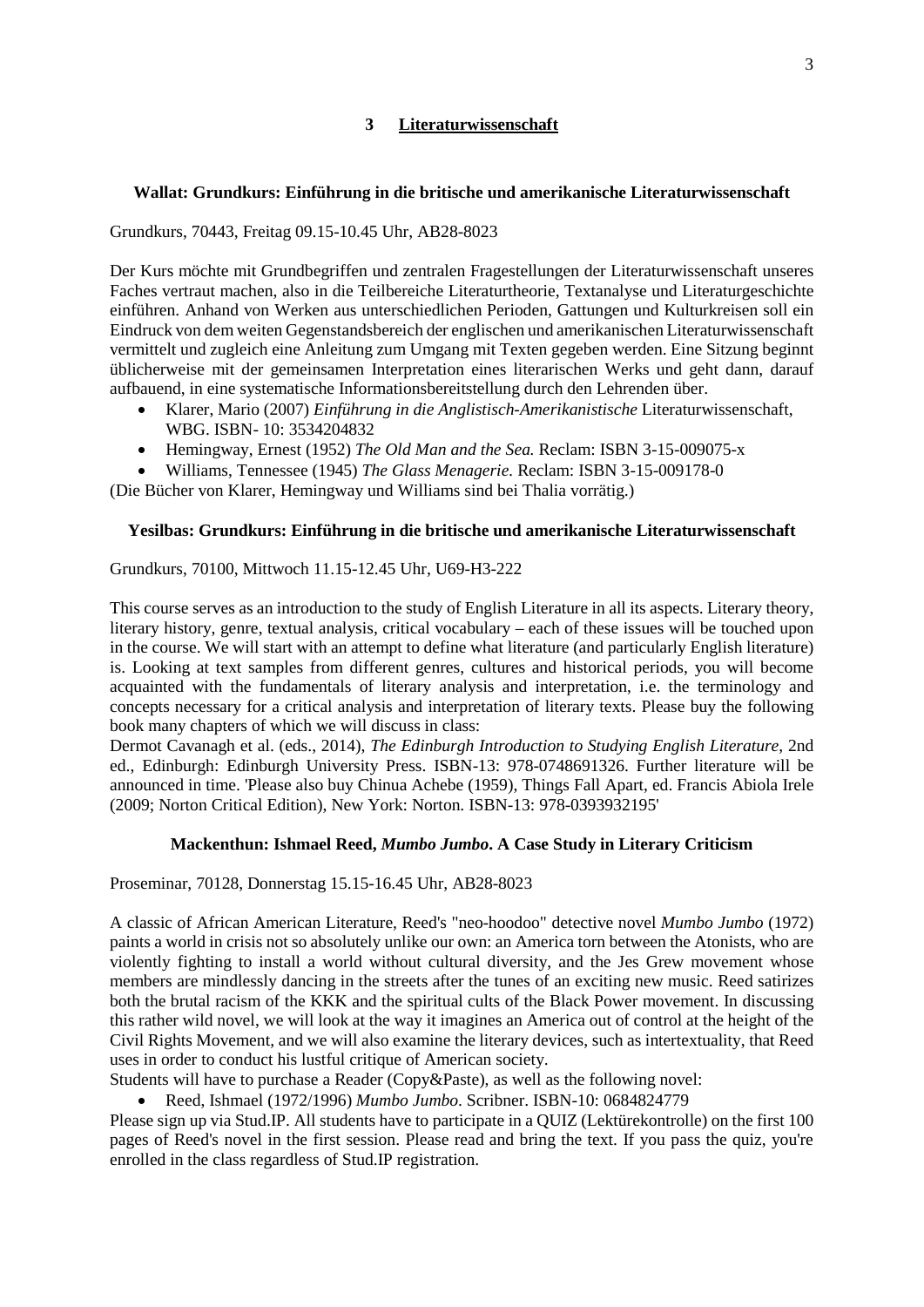## **Schmitt-Kilb: Late Victorian Gothic: Robert Louis Stevenson's Strange Case of Dr. Jekyll and Mr. Hyde (1886) and Bram Stoker's Dracula (1897)**

Proseminar, 70446, Mittwoch 11.15-12.45 Uhr, AB28-8028

The genre of supernatural fiction known as 'Gothic' emerged in the second half of the 18th century. Ever since then, it has seen various renaissances, which may be due to the fact that the themes of horror, terror and the breaking of taboos lend themselves easily to fascinating reawakenings in all kinds of historical and cultural environments. In this course, we will discuss two famous gothic novels published in the last two decades of the 19th century. The aim of the course is a) to deepen your skills in analysing and interpreting narrative texts, b) to work with secondary literature and develop your own critical thesis claims, and c) to investigate how novels written in a genre which is apparently far off the realities of society can tell us much about contemporary attitudes to important issues such as gender relationships, nation(alism) and rac(e)(ism), constructions of identity, fear of invasion, etc. Please buy the Norton Critical Editions of both texts:

- *Dracula* (ISBN-13: 978-0393970128) and
- *Jekyll and Hyde* (ISBN-13: 978-0393974652).

#### **Wallat: Great Poems by American Women**

Proseminar, 70447, Freitag 11.15-12.45 Uhr, AB28-8023

Focusing on a range of authors, from the colonial-era poets to such twentieth-century writers as Marianne Moore and Sylvia Plath, this seminar offers a retrospective of more than three centuries of poems by American women.

Writing from the female perspective, these women poets embrace a wide range of themes and motifs: meditations on the meaning of existence, celebrations of life's joys, appreciations of the natural world, and many more.

The seminar intends to introduce some of these women poets as resourceful and rewarding agents of American literature. Particular emphasis will be put on the analysis and discussion of different modes of poetry written by women, its roots, meaning and the historical background of female writing in the U.S.

Participants are asked to buy Susan L. Rattiner's *Great Poems by American Women: An Anthology* (Dover Thrift Editions ISBN-10: 0486401642 / ISBN-13: 978-0486401645)

#### **Christinidis: Literature as Social Criticism**

Proseminar, 70116, Donnerstag 11.15-12.45 Uhr, U69-H3-416

This proseminar will build on some of the basic concepts examined in the Grundkurs by investigating in more depth the different techniques literary texts use to exercise social criticism, such as satire, irony, parody, and allegory. We will be looking at texts that use different modes and genres, including fantasy, alternate history, science fiction, and poetry, in order to discuss what the texts' criticism is directed against, and what means they use to express it. We will also discuss the status of literary texts in relation to the question: what difference, if any, does it make whether you encounter social criticism in a literary text as opposed to, for instance, a sociological study or a newspaper article? Please buy and read Jo Walton's novel *Farthing* (2006) as preparation for the seminar. A *Reader* will also be provided at the beginning of the semester.

## **Bartsch Veselá: English Literature for Elementary Schools (LA an Grundschulen)**

Proseminar, 70425, Freitag 09.15-10.45 Uhr, AB28-8028

Johann Wolfgang von Goethe once wrote that every day one should at least hear one little song, read one good poem and see one fine painting. Literature, music and art certainly play an important role also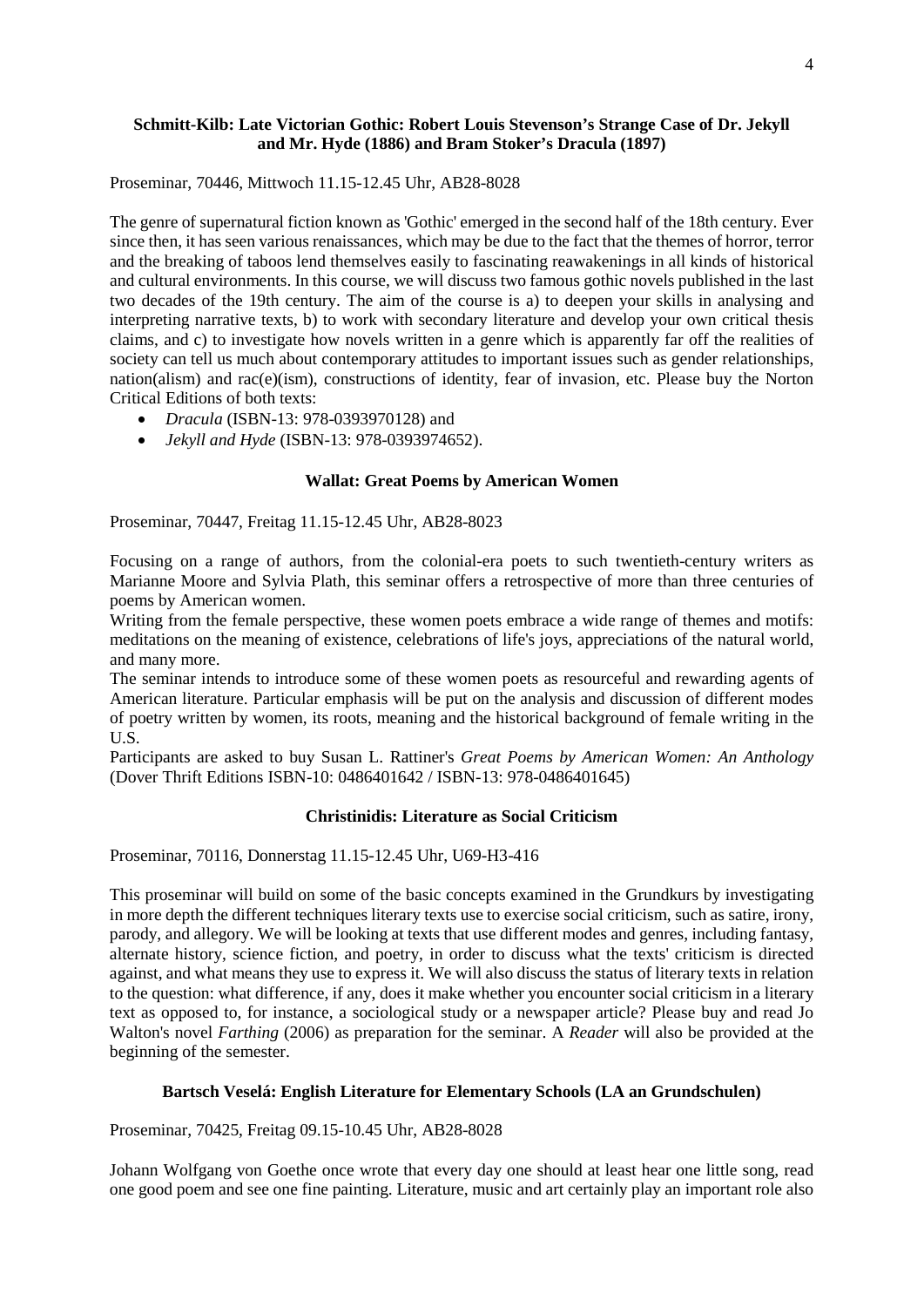in children's development. This course is designed for any student teachers who are interested in using children's literature in elementary schools. Participants will become acquainted with different genres, periods of English and American literatures, fundamentals of literary analysis and interpretation of texts suitable for young learners of English. A wide variety of children's literature will be introduced, including traditional stories, classical fairy-tales, fables, animal stories, poems, rhymes, and other literary texts (e.g. *Where's Spot? The Very Hungry Caterpillar, Little Red Riding Hood, Jungle Book, Winnie the Pooh, The Paper Bag Princess, Alice in Wonderland, Gulliver's Travels,* etc.). Students will read and analyse important children's texts in English and explore how they can be implemented in a primary school learning setting and will be asked to participate in discussions and give presentations on given topics. A copy of the following book is recommended:

• NÜNNING, V. *An Introduction to the Study of English and American Literature.* Stuttgart: Klett, 2014. ISBN 978-3-12-939025-2.

## **Mackenthun: Romanticism, Race, Rebellion: Frederick Douglass and His Times (BATS und LA ab 5. Sem.)**

Hauptseminar, 70503, Freitag 11.15-12.45 Uhr, AB28-9028

The class is dedicated to commemorating the work and times of Frederick Douglass, who spent his life fighting for the abolition of slavery. Douglass's presence radiated far beyond the internal cycle of dedicated abolitionists: with his writings and his voice he influenced the public discourse of half a century. Douglass drew his power from the brutal experience of slavery, as well as his mastery of language. His texts resonate with those of contemporaries like Harriet Beecher Stowe, Herman Melville, Martin Delaney, William Wells Brown, Lydia Maria Child, and other reformists. Concentrating on the decade that Michael Rogin, alluding to the 'spectral' force of the *Communist Manifesto* in Europe, once called the "American 1848," we will look at how the texts of Douglass and his compatriots reflect on the injustices of imperialism and slavery, and the subjugation of women, and which literary paths they take in imaginatively working through these issues.

Students will have to purchase a *Reader* (Copy&Paste), as well as the following books (ideally the indicated editions):

- Douglass, Frederick (2016) *The Portable Frederick Douglass.* Penguin. ISBN-10: 0143106813
- Stowe, Harriet Beecher (1852/2008) *Uncle Tom's Cabin.* Signet. ISBN-10: 0451530802
- Melville, Herman (1856/2006) *Benito Cereno.* Ed. Wyn Kelley. Bedford. ISBN-10: 031245242X
- Brown, William Wells (1853/2003. *Clotel.* Penguin. ISBN-10: 0142437727

Please sign up via Stud.IP. All students have to participate in a QUIZ (Lektürekontrolle) in the first session. Please read Frederick Douglass's novella *The Heroic Slave* (to be found on Stud.IP, online, and in the library) and bring along the text to the first session. If you pass the quiz, you're enrolled in the class regardless of Stud.IP registration.

## **Mackenthun: Margaret Atwood: Prose and Criticism**

Hauptseminar, 70141, Donnerstag 11.15-12.45 Uhr, AB28-8023

Margaret Atwood is undoubtedly the most important Canadian writer. Besides having contributed to raising Canadian literature to universal recognition, she is also one of the earliest and most intense representatives of second-wave feminism. While she continues to excavate forgotten female voices from the historical archive, Atwood has always been interested in translating her social analysis into fictional future scenarios. This class will look at some of her major works and trace major stations of a remarkable intellectual career.

Students will have to purchase a *Reader* (Copy&Paste), as well as the following books (either these or earlier editions):

- Atwood, Margaret (1972/1997) *Surfacing.* Virago. ISBN-10: 0860680649
- Atwood, Margaret (1985/2016) *The Handmaid's Tale.* Vintage. ISBN-10: 178487096X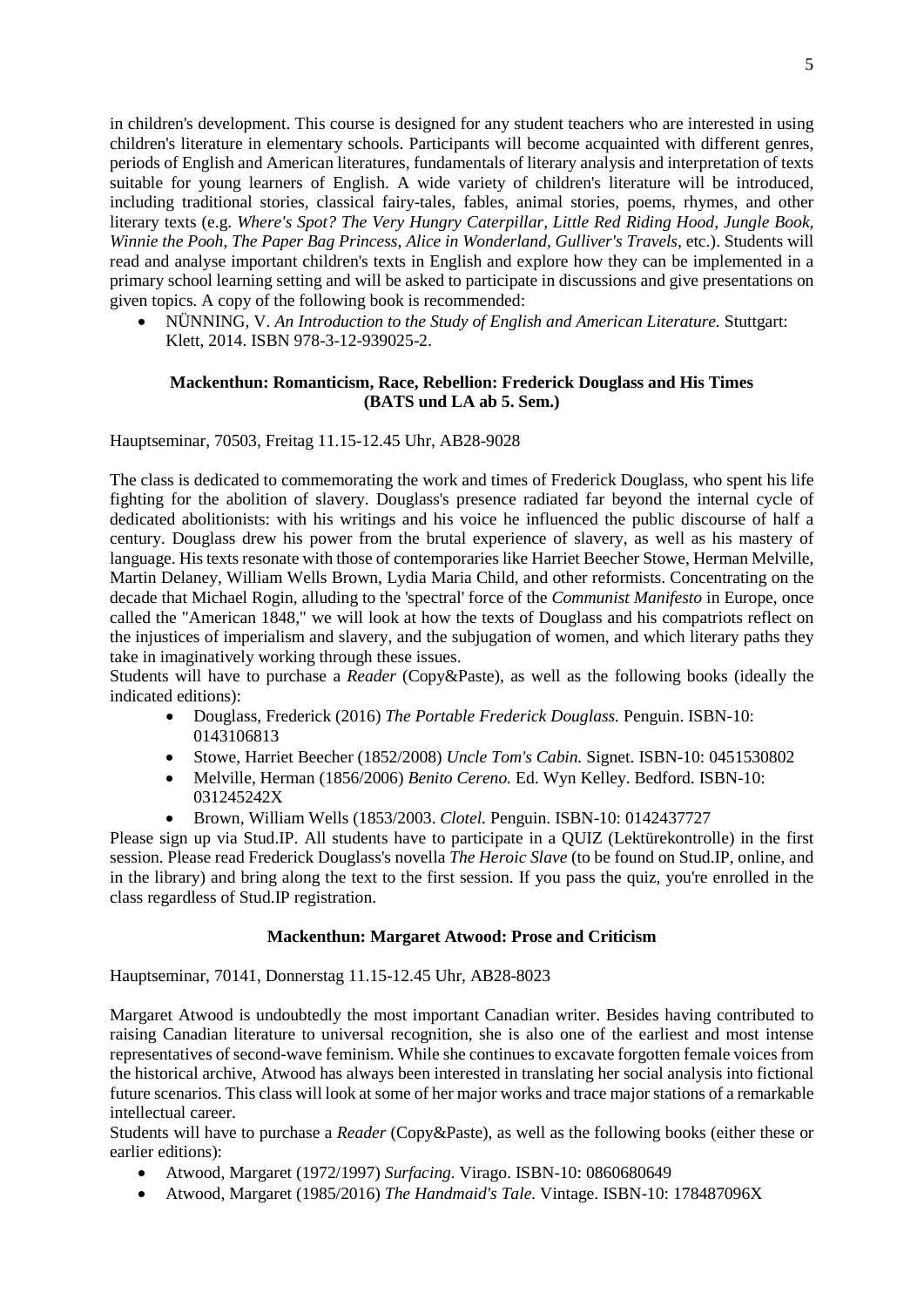- Atwood, Margaret (1996/2001) *Alias Grace.* Virago. ISBN-10: 1860492592
- Atwood, Margaret (2003/2013) *Oryx&Crake.* Virago. ISBN-10: 0349004064

There are many more novels and short stories that can be chosen for class presentations!

Please sign up via Stud.IP. All students have to participate in a QUIZ (Lektürekontrolle) in the first session. Please read Atwood's novel Surfacing and bring along the text to the first session. If you pass the quiz you're enrolled in the class regardless of Stud.IP registration.

## **Schmitt-Kilb: Shakespeare's Sonnets**

Hauptseminar, 70133, Dienstag 11.15-12.45 Uhr, AB28-8023

This course will offer an approach to Shakespeare through his sonnets. Studying the 154 poems in relation to a variety of literary, social and cultural contexts, the course aims to provide participants with a range of skills in critically reading, analyzing and interpreting early modern poetry. Critical theories of various kinds (i.e. gender studies, perfomance studies, new historicism) will be consulted where necessary. Topics for discussion will include the history of genre and form and their function in interpreting poetry; aesthetics and poetics of the sonnet; but also of course approaches to major themes which have, in equal measure, fascinated and scandalized readers ever since the sonnets were first published: the confessions of heterosexual lust, homoerotic love, envy, jealousy, misogyny, etc. Please buy the *Oxford World's Classics Edition of The Complete Sonnets and Poems* (ISBN-13: 978- 0199535798). Further material will be provided as we go along.

# **Schmitt-Kilb: The Country and the City in Victorian Fiction: Charles Dickens and Thomas Hardy**

Hauptseminar, 70142, Donnerstag 13.15-14.45 Uhr, AB28-8023

"A myth functioning as memory" – this, in the words of Raymond Williams, is the effect of conventional literary representations which juxtapose images of an unspoilt and innocent rurality with the alienating and disenchanting modernism of the city. Williams claims that an investigation of the forms in which the contrast between country and city is rendered in literature may help us to become "conscious … of the crises of our society" (p. 289). In the seminar, we will engage with the theses set forth in Williams' seminal study *The Country and the City* (1973) and read Charles Dickens' *Dombey & Son* (1846-1848) and Thomas Hardy's *Tess of the d'Urbervilles* (1891) in the light of Williams' (and other critics') ideas. Please buy the novels and start reading as soon as you can!

## **Wallat: Nineteenth-Century American Naturalism**

Hauptseminar, 70154, Donnerstag 09.15-10.45 Uhr, AB28-8023

Although its beginnings were basically European, naturalism was an important movement in American literature from the 1890s until the 1920s. While it is strongly associated with realism, due to its combined emphasis on depicting surface reality, naturalism is more than a literary technique, involving as it does the idea of determinism.

This course will introduce students to the most prominent early agents of naturalist writing and discuss a selection of novels with respect to the alleged function of scrutinizing the ills of society: Frank Norris (1870-1902), Stephen Crane (1871-1900), Theodore Dreiser (1871-1945) and Jack London (1876- 1916).

Participants are asked to buy & read:

- Norris, Frank (1899). *McTeague.* Signet Classics. ISBN-10: 0451528913
- Crane, Stephen (1899). *Maggie: A Girl of the Streets.* Reclam. ISBN-10: 3150092892
- Dreiser, Theodore (1900). *Sister Carrie.* Penguin Classics. ISBN-10: 0140188282
- London, Jack (1903). *The Call of the Wild and Selected Stories.* Signet Classics. ISBN-10: 0451531345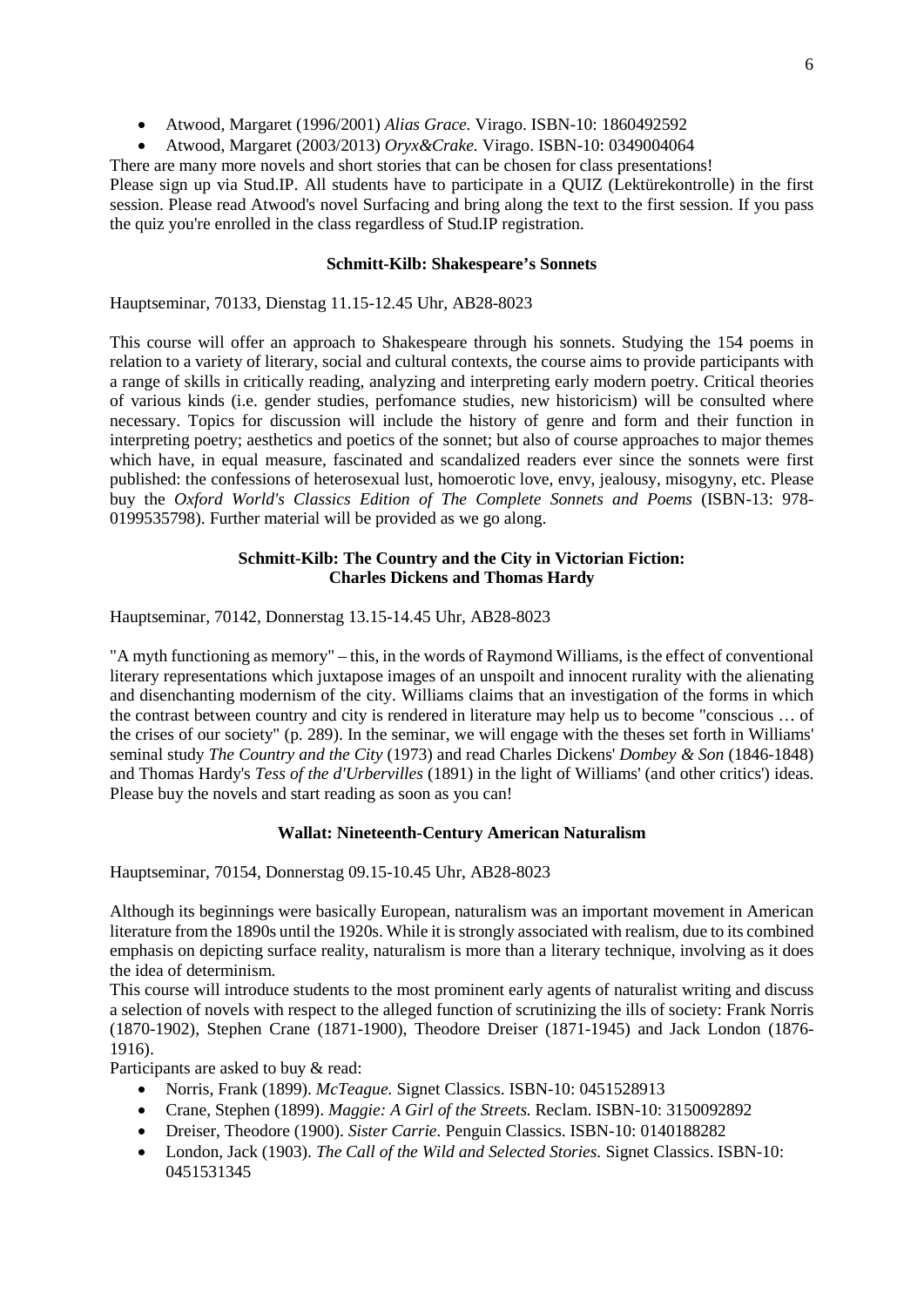#### **Bartsch Veselá: Exam preparation English Literature and Culture (1. Staatsexamen LA Grundschule)**

Übung, 70153, Mittwoch 13.15.-14.45 Uhr, AB28-8028

This course is designed for students who will take the "1. Staatsexamen Englisch für das Lehramt an Grundschulen: Mündliche Prüfung Grundschulfach, Teilprüfung Literatur- und Kulturwissenschaft" in Sommersemester 2018. The main aim of the course is to clarify and discuss the key concepts of literary and cultural studies as required for this exam and offer participants a forum for asking questions and discussing relevant matters.

<span id="page-6-0"></span>The first session will be on 11 April 2018 in room 8028.

#### **4 Sprachwissenschaft**

#### **Kornexl: English Morphology and Word-formation**

Proseminar, 70029, Mittwoch 09.15-10.45 Uhr, AB28-8023

This seminar explores the structure of English words and the various processes that can be employed to enrich the lexicon by means of word-formation. Seminar topics will include important theoretical issues in linguistic morphology such as the differences between inflexion and derivation, the notion of productivity, the connection between word-formation and semantics and the cognitive functions and sociopragmatic values of specific word-formation patterns. Seminar work will also include practical tasks in word-building and analyzing word-structure and a critical discussion of established and newly created formations that defy a straightforward morphological analysis and firm classification.

Course book: Schmid, Hans-Jörg. 2011. *English Morphology and Word-formation. An Introduction.* 3rd revised and enlarged edition. Berlin: Erich Schmidt Verlag (ISBN: 978-3-503-17012-8).

#### **Lorenz: Linguistic Variation and Change**

Proseminar, 70041, Dienstag 15.15-16.45 Uhr, AB28-8023

"No man ever steps in the same river twice, for it's not the same river and he's not the same man." (Heraclitus)

One cannot make the same utterance twice; it will not be the exact same utterance. There is constant variation and change in language on all levels.

In this course we will:

- survey the range of variation found in the English language. This includes social and regional variation (accents, dialects, sociolects), as well as articulatory variation (e.g. phonetic reduction) and pragmatic variation;
- study how changes in the English language are connected to variation;
- learn about the linguistic research in variation and change.

#### **Spohr: Pragmatics**

Proseminar, 70070, Donnerstag 13.15-14.45 Uhr, U69-H3-223

– "Will you marry me?"

– "Of course – the day hell freezes over."

Speakers do not always mean what they say – sometimes, they mean the exact opposite. This class will examine how we manage to communicate and understand more than is actually said, and how we perform actions just through the power of words. Areas we will look at include: Relevance Theory, Speech Acts, and Discourse Analysis. Phenomena such as metaphor, irony, and politeness will also be examined.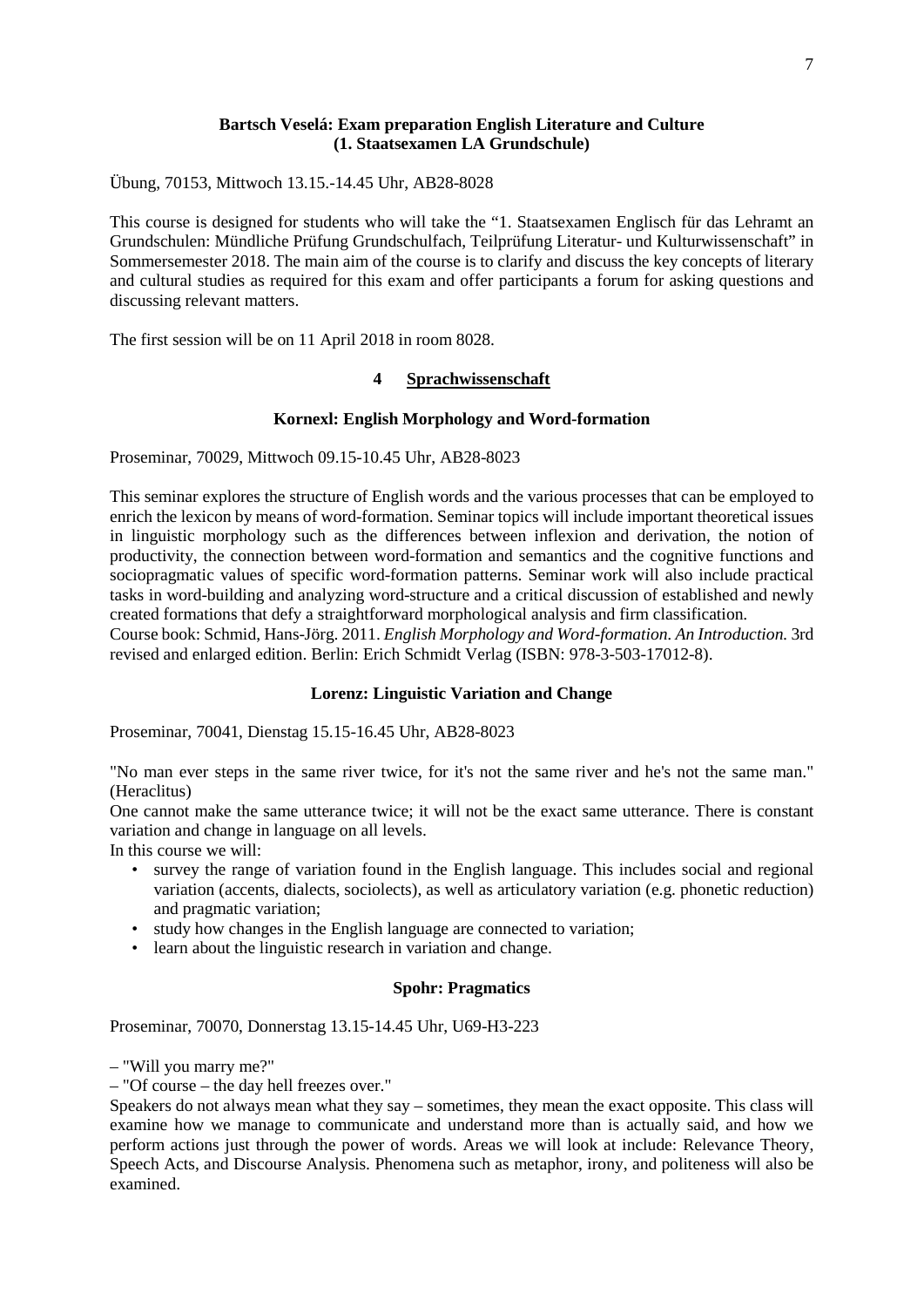This course will be largely presentation/discussion-based, so active participation is a must. All students are required to purchase and read Yule's Pragmatics (1996) before the course begins. Course book: Yule, George. 1996. *Pragmatics.* Oxford: Oxford University Press. Additional texts will be announced in class.

#### **Kähm: Analyzing English-German Contrasts**

Proseminar, 70074, Montag 15.15-16.45 Uhr, U69-H3-421

In this seminar, we will carry out a fine-grained analysis of the major contrasts between modern English and modern German, looking at various linguistic levels such as phonology, morphology, syntax and the lexicon. Some of our topics are mainly theoretical, including the demonstration of how far and in which areas the two historically related languages have moved apart. Following the modern practiceorientated approach of contrastive analysis, we will also explore in which ways Contrastive Linguistics proves useful for (foreign) language teaching and translation. This seminar will be most beneficial for students interested in the German language and those involved in future (foreign) language teaching and language acquisition (i.e. students of German Philology and Lehramt students are especially welcome). Course book: König, Ekkehard and Volker Gast (2012), *Understanding English-German Contrasts*, 3rd ed. Berlin: Erich Schmidt. – Please make sure you buy the third edition (ISBN: 3503137262).

#### **Kornexl: English as a 'mixed language': Settings – processes – results (BATS)**

Hauptseminar, 70499, Dienstag 11.15-12.45 Uhr, AB28-8028

Throughout its long history, and even before it became a separate language, English has been exposed to various kinds of foreign influence that have left their traces on all linguistic levels, creating, for instance, an exceptionally rich and diversified vocabulary. Based on a study of various theoretical approaches to language contact and of the major types and mechanisms of contact-induced change, this seminar will explore the specific socio-cultural conditions and linguistic processes that changed English from a Germanic tongue to a 'Mischsprache' – a disputed term that invites detailed scrutiny and critical evaluation.

## **Kornexl: English in the Long 18th Century**

Hauptseminar, 70075, Mittwoch 11.15-12.45 Uhr, AB28-8023

Linguistic processes operative during the so-called "long eighteenth century" have substantially contributed to the shape of present-day English, especially as regards the stabilization and standardization of certain linguistic patterns. This seminar explores major developments in this formative period at various linguistic levels (spelling and pronunciation, lexis and grammar), studies different types of variation (regional, social, register-, medium- and text type-specific) and their longterm effects, and takes a critical look at prevalent attitudes, above all the wide-spread desire for regulation and linguistic correctness. Illustrative texts from different fields and linguistic comments by contemporary writers will serve as a basis for comparative analysis and critical evaluation.

#### **Lorenz: Analyzing Spoken English: Varieties, Variation and Processing**

Hauptseminar, 70076, Montag 15.15-16.45 Uhr, AB28-8023

In spoken language, words and structures are often not as fixed and invariant as they would seem in writing. There may be only one way to write a given word ('goose', 'bicycle', 'exist', etc.), but there are infinite ways of pronouncing it. Spoken language often appears to be less precise and less complete. For example, the sentence 'I don't know what you are trying to say' might be rendered as something like "I uno whaya trena se". And yet, we (mostly) understand each other… In this course we will: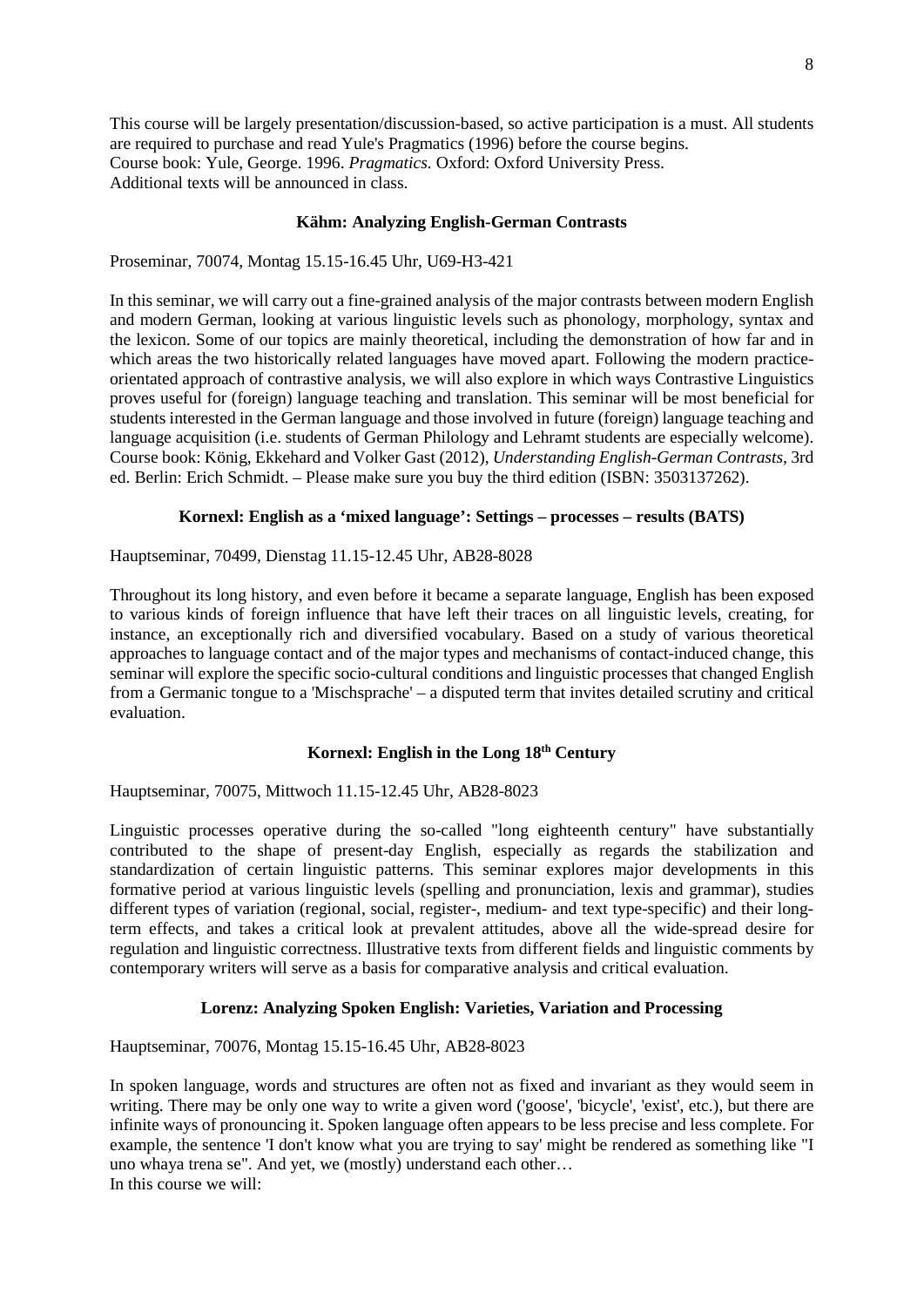- study spoken language from the viewpoint of communication and cognition: We will discuss recent research on how humans produce and process speech, and how communication is organized;
- consider how English is spoken in its different varieties and how they differ.

#### **Bartsch Veselá: Fundamentals of Grammar (LA Grundschule)**

Übung, 70067 Gruppe 1: Donnerstag 09.15-10.45 Uhr, U69-H3-322 Gruppe 2: Donnerstag 11.15-12.45 Uhr, U69-H3-322

This course is designed specifically for future teachers of Primary English ("Frühbeginnender Englischunterricht"). Competent speakers of all age groups do not only have to master the vocabulary of a given language. Instead, they need to know how to combine words into larger units, such as clauses and sentences. A profound knowledge of English grammar is therefore a prerequisite for understanding what speakers do when they use their language, and for guiding young learners towards linguistic success. This course is intended to assist students in their study of the grammar of English on an advanced level. It provides practice in applying the principles and rules formulated in various grammars, focusing on word-classes and the structure of words (morphology) in the first half of the semester and on the principles of English sentence structure (syntax) in the second one. Additionally, we will explore different approaches to the teaching of English grammar, as well as further theoretical and practical issues the course participants wish to discuss.

Course Book: Biber, Douglas, Susan Conrad & Geoffrey Leech. 2002. *Longman Student Grammar of Spoken and Written English.* London: Longman.

#### **Sprau: Fundamentals of Grammar**

Übung, 70068

Gruppe 1: Montag 09.15-10.45 Uhr, U69-H3-223 Gruppe 2: Montag 11.15-12.45 Uhr, U69-H3-223 Gruppe 3: Mittwoch 09.15-10.45 Uhr, U69-H3-322 Gruppe 4: Mittwoch 11.15-12.45 Uhr, U69-H3-322

Grammar is the backbone or architecture of a language since a competent speaker does not only have to master the vocabulary of a given language, but also has to know how to combine words into larger units, such as clauses and sentences. A theoretical knowledge of English grammar is therefore a prerequisite for understanding what speakers do when they use their language. This course is intended to assist students in their study of the grammar of English on an academic level. It provides practice in applying the principles and rules formulated in scientific grammars, focusing on word-classes and the structure of words (morphology) in the first half of the semester and on the principles of English sentence structure (syntax) in the second one.

Course Book: Biber, Douglas, Susan Conrad and Geoffrey Leech. 2002. *Longman Student Grammar of Spoken and Written English.* London: Longman.

#### **Sprau/Kähm: Phonetics and Phonology (LA an Grundschulen)**

Übung, 70077 Gruppe 1: Sprau, Dienstag 09.15-10.45 Uhr, U69-H3-223 Gruppe 2: Kähm, Dienstag 11.15-12.45 Uhr, U69-H3-416

This course is designed specifically for future teachers of Primary English ("Frühbeginnender Englischunterricht"). We will focus primarily on the two main standard varieties of spoken English: British Non-Regional Pronunciation, and General American English. The sound systems of these two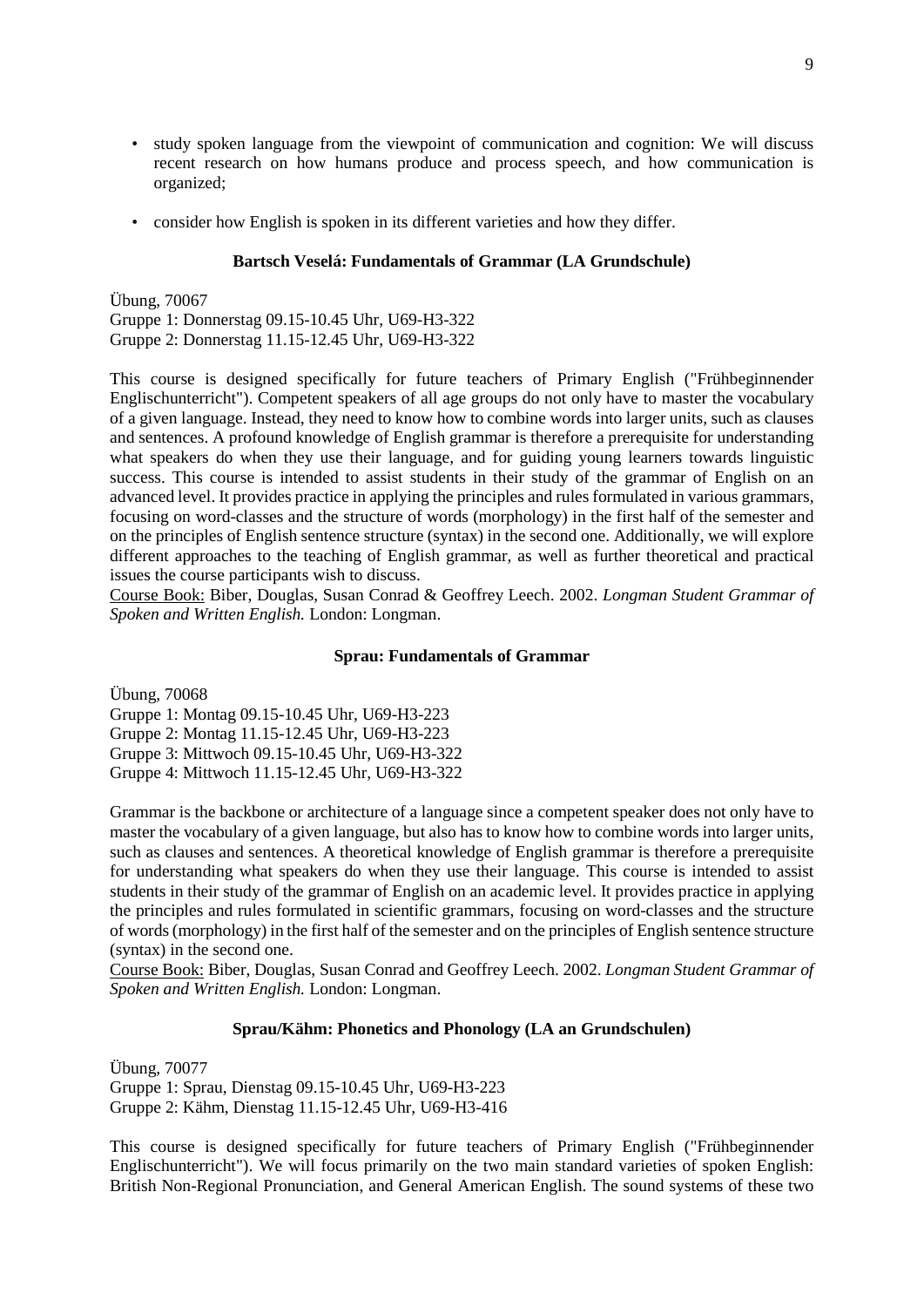varieties (i.e. their individual vowels and consonants, and how they interact) will be studied – first for isolated words, then for connected speech. Where it is appropriate, English and German will be compared to each other to highlight teaching/learning difficulties and find possible solutions. While this is not primarily a pronunciation class, the study of phonetics and phonology will help you improve your own pronunciation and equip you with the knowledge needed to guide young learners towards linguistic success. Additionally, we will explore different approaches to the teaching of pronunciation, as well as further theoretical and practical issues the course participants wish to discuss.

Course book: Davis, John F. 2015. *Phonetics and Phonology.* 2nd ed. Stuttgart et al.: Klett.

Recommended reference: Roach, Peter, Jane Setter and John Esling (eds.). 2011. *Daniel Jones: Cambridge English Pronouncing Dictionary.* 18th ed. Cambridge: Cambridge University Press.

#### **Spohr: Phonetics and Phonology**

Übung, 70078 Gruppe 1: Dienstag 13.15-14.45 Uhr, U69-H3-322 Gruppe 2: Dienstag 15.15-16.45 Uhr, U69-H3-322 Gruppe 3: Mittwoch 19.15-20.45 Uhr, AB28-8028 Gruppe 4: Donnerstag 11.15-12.45 Uhr, U69-H3-223

This class will focus primarily on the two main standard varieties of spoken English: British Non-Regional Pronunciation, and General American English. The sound systems of these two varieties (i.e. their individual vowels and consonants, and how they interact) will be studied – first for isolated words, then for connected speech. Learning to read and produce IPA transcriptions will be another important aim of this course. Where it is appropriate, English and German will be compared to each other to highlight teaching/learning difficulties and find possible solutions. While this is not primarily a pronunciation class, the study of phonetics and phonology will help you improve your own pronunciation and equip you with the knowledge needed to teach English pronunciation to students.

The course book (which all students must have) is: Collins, Beverly and Inger M. Mees. 2013. *Practical Phonetics and Phonology: A Resource Book for Students.* 3rd ed. London: Routledge. (ISBN 978- 0415506496) – Please make sure you buy this edition!

<span id="page-9-0"></span>The following book is recommended as a reference: Roach, Peter, Jane Setter and John Esling (eds). 2011. *Daniel Jones: Cambridge English Pronouncing Dictionary.* 18th edition. Cambridge: Cambridge University Press. (ISBN 978-0521152556; pb with CD-ROM)

#### **5 Kulturwissenschaft**

#### **Rossow: Grundkurs: Introduction to Cultural Studies**

Grundkurs, 70160, Montag 09.15-10.45 Uhr, U69-H1-224

This course introduces students to the study of culture and provides them with some of the theoretical foundations for later courses in cultural studies. The course is divided into two main sections. It starts with a brief outline of the origins of the field and its history and then progresses by giving students an accessible introduction to some of the core concepts used in cultural studies to analyse and describe social phenomena: globalisation, nation and national identity, class, multiculturalism, ethnicity and 'race', and sex and gender. Students will be shown how these theoretical concepts can be applied to investigate concrete cases. The applications should, among other things, illustrate the usefulness and versatility of the methodological approaches and analytical tools provided by cultural studies. Participants are encouraged to buy Hartley, John (2011). Communication, Cultural and Media Studies. The Key Concepts. London and New York: Routledge (ISBN 0-415-26889-3). This book can serve as a versatile source of information throughout your studies in English.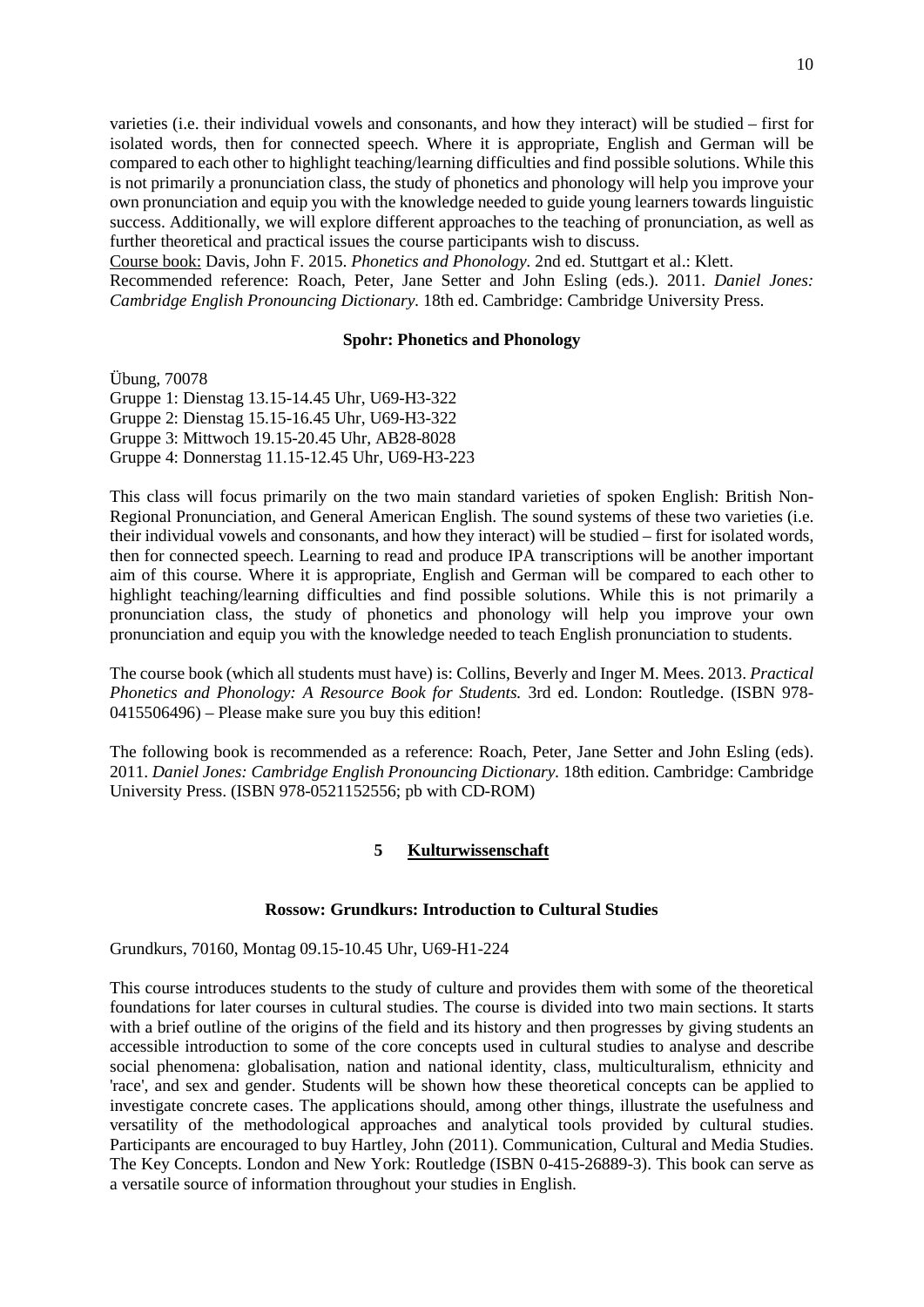A *Reader* will be provided at the beginning of the course and can be bought at Printzentrum, Neuer Markt 3.

#### **Rossow: After Identity? Britain at the Beginning of the 21st Century**

Proseminar, 70186, Mittwoch 17.15-18.45 Uhr, AB28-8023

This course examines identity, exploring its continuing relevance in twenty-first century Britain. It starts from the observation that the question of identity lies at the heart of various current debates not only in cultural studies but also in other fields. The issue is whether those identities which defined our modern world for so long – class, place, nationality, gender, sexuality, ethnicity, 'race' – are in decline and whether new, more fragmented and fluid forms of identity are arising in their place. In order to address this issue, we will discuss a number of questions including the following ones: How does the alleged crisis of identity relate to the wider social changes affecting our societies? Do we need an identity? How can modern identities best be theorised? Is it still possible to speak of identity in the singular, or is it more adequate to think of a whole range of identities that we can and do choose from depending on the circumstances in which we find ourselves?

A *Reader* will be provided at the beginning of the course and can be bought at Printzentrum, Neuer Markt 3.

#### **Wallat: U.S. History: The Gilded Age**

Proseminar, 70187, Dienstag 17.15-18.45 Uhr, AB28-8023

The late 19<sup>th</sup> century saw the creation of a modern industrial economy. A national transportation and communication network was created, the corporation became the dominant form of business organization, and a management revolution transformed business operations. Mark Twain called the late 19<sup>th</sup> century the "Gilded Age". By this, he meant that the period was glittering on the surface but corrupt underneath. In the popular view, the late  $19<sup>th</sup>$  century was a period of greed and guile: of greedy Robber Barons, deceitful speculators, of shady business practices, corrupt politics, and vulgar display. It is easy to sketch the Gilded Age as an era of corruption, conspicuous consumption, and unfettered capitalism. But it is more useful to think of this as a formative period for modern America, when an agrarian society of small producers developed into an urban society dominated by industrial corporations.

This course aims at exploring the history of "Gilded Age". Classroom work will focus on historical documents and writings, and on critical texts illuminating the expectations and experiences, conflicts and accomplishments of the "Gilded Age".

The classes will be accompanied by handouts. However, participants are asked to buy:

- Calhoun, Charles W. (ed.). *The Gilded Age: Perspectives on the Origins of Modern America.* (ISBN-10: 0742550389 / ISBN-13: 978-0742550384)
- Mark Twain and Charles Dudley Warner (1873) *The Gilded Age: A Tale of Today.*
- Riis, Jacob (1890) *How the Other Half Lives.*

#### **Zittlau: The Im/migrant and America: An Overview in Fragments**

Proseminar, 70181, Montag 11.15-12.45 Uhr, AB28-8023

The USA brands itself as an "immigrant country" when it looks back to a history of European settlers who crossed the ocean and made their way from the East to the West. Mythologized as pioneers and the American frontier – regardless of the indigenous population who already lived on the land – that concept of immigration embraces only the white European heritage. Nevertheless, from African slaves to international college students, from Chinese workers to Mexican cowboys, the USA has struggled for terms to describe the varieties of cultural heritage that has come to define it. Melting pot, patchwork, or salad bowl – no concept contains the multiple ways immigration has shaped the country and continues to do so.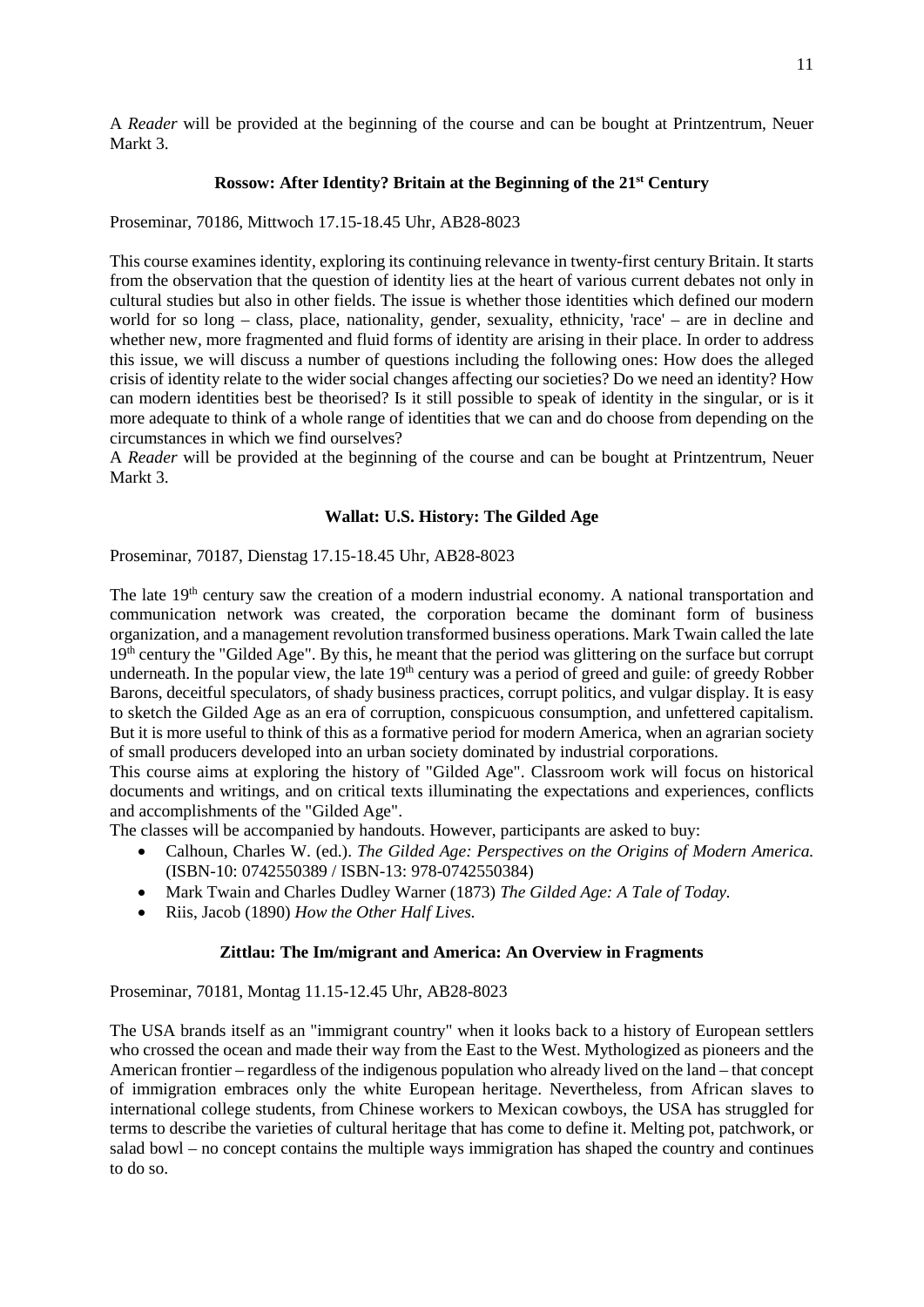This class will discuss a set of examples from different historical periods and geographical areas to challenge the idea of migration. We will use theory, fiction, images, films and more to complicate the concept of the immigrant. Since our focus will change all the time, we will assemble a collection of fragments rather than a chronological overview to approach the subject. The numerous reading assignments will be available on Stud.IP. Please be prepared to do community work with refugees as part of this class.

#### **Rossow: Neil Hegarty's Story of Ireland**

Proseminar, 70215, Dienstag 09.15-10.45 Uhr, AB28-8023

This course analyses extracts from Neil Hegarty's fresh and intriguing version of Ireland's history, which, according to Amazon, "has traditionally focused on the localized struggles of religious conflict, territoriality and the fight for Home Rule. But from the early Catholic missions into Europe to the embrace of the euro, the real story of Ireland has played out on the larger international stage. Story of Ireland presents this new take on Irish history, challenging the narrative that has been told for generations and drawing fresh conclusions about the way the Irish have lived. Revisiting the major turning points in Irish history, Neil Hegarty re-examines the accepted stories, challenging long-held myths and looking not only at the dynamics of what happened in Ireland, but also at the role of events abroad. How did Europe's 16th-century religious wars inform the incredible violence inflicted on the Irish by the Elizabethans? What was the impact of the French and American revolutions on the Irish nationalist movement? What were the consequences of Ireland's policy of neutrality during the Second World War? Story of Ireland sets out to answer these questions and more, rejecting the introspection that has often characterized Irish history."

A *Reader* will be provided at the beginning of the course and can be bought at Printzentrum, Neuer Markt 3.

#### **Schmidt: Out of the Closet and Onto the Streets! - Queer Activism in Great Britain from the 1950s to Today**

Proseminar, 70190, Dienstag 15.15-16.45 Uhr, AB28-8028

This Proseminar discusses a selection of British queer activist groups and the historical context in which they were formed. As a short introduction to the history of LGBT\* rights in the UK, we will take a closer look at specifc events and legal developments, and discuss the manifold implications for the private and public lives of non-normative individuals and how these events and developments motivated the formation of LGBT\* rights organisations. After that, we will look at early activist groups, such as the Minorities Research Group and the Gay Liberation Front, as well as younger organisations like Lesbians and Gays Support the Migrants and discuss their strategies and motivations and how activism has changed over the decades towards a potentially more inclusive approach to equal rights. We will then examine the importance of intersectionality and solidarity in activism, and put special focus on a selection of important groups and publications, such as Lesbians and Gays Support the Miners, UK Lesbian & Gay Immigration Group, or Gay Left and how their work helps connect and support different issues and marginalised groups. We will discuss if and how intersectionality is omnipresent in discrimination and its importance to political activism.

### **Bartsch-Veselá: Roots and Wings: Teaching Culture in Elementary Schools (LA an Grundschulen)**

Proseminar, 70218, Donnerstag 13.15-14.45 Uhr, U69-H3-322

Goethe once wrote that there are two things children should get from their parents: roots and wings. Roots to give them a sense of belonging, wings to help free them from constraints and prejudices. Also English teachers have to consider pupils´ native culture and teach about English-speaking cultures. This course serves as an introduction to cultural studies in the English-speaking countries (Great Britain,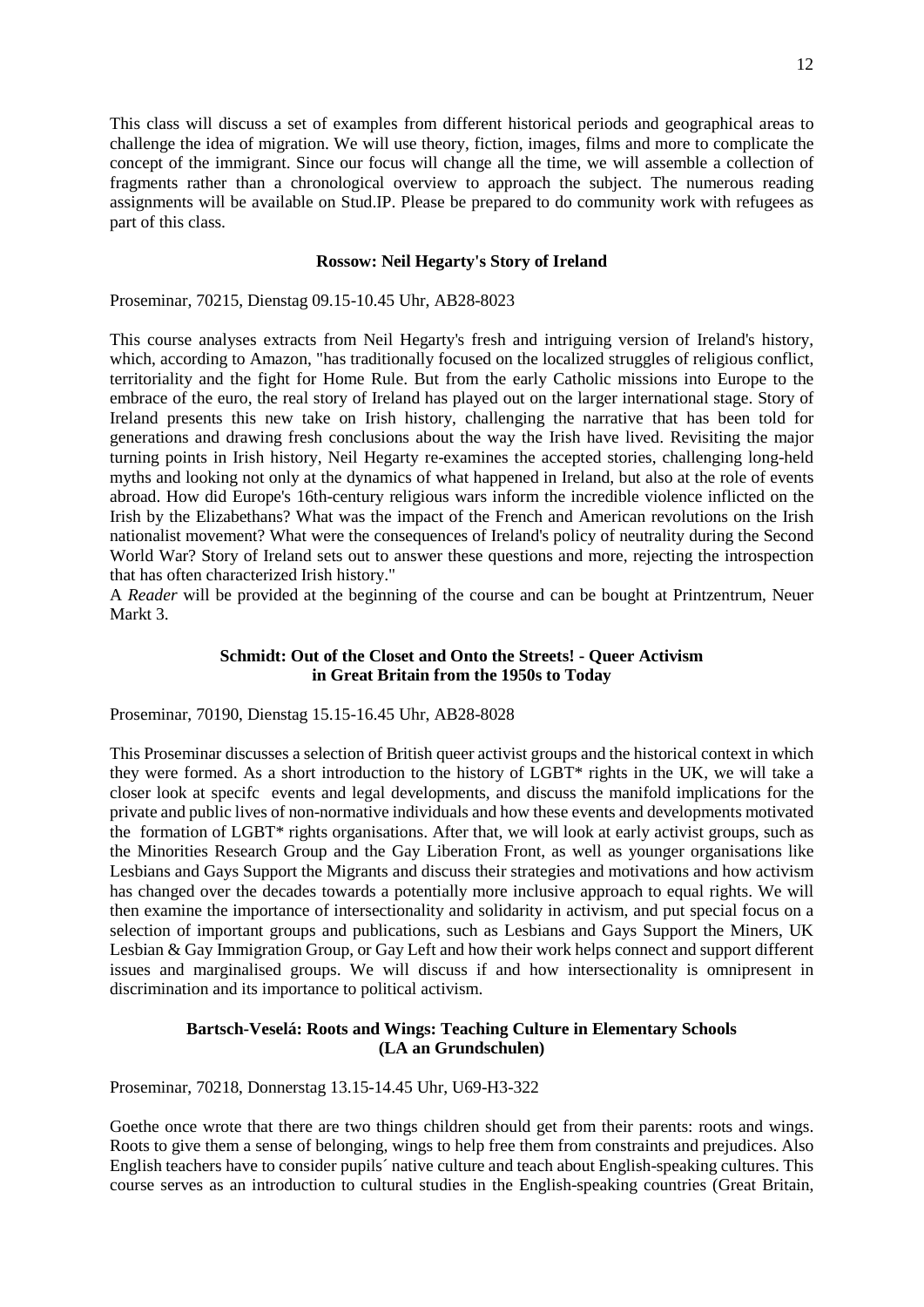Republic of Ireland and Northern Ireland, Australia and New Zealand, United States of America and Canada). Students will learn about history, geography, institutions, system of education, multiculturalism, religion, values and attitudes, popular culture, literature and arts, sport, entertainment, everyday life and various feasts celebrated in Great Britain, the USA and Canada. This will be compared to the students´ own cultural experience. In addition, participants will learn to develop didactic materials suitable for teaching culture in elementary foreign language classroom. They will be asked to participate in discussions and give presentations on given topics. Copies of the following books are recommended:

HARTLEY, J. *Communication, Cultural and Media Studies The Key Concepts.* New York: Routledge, 2004. ISBN 0-415-26889-3.

SKINNER, J. *Anglo-American Cultural Studies.* Tübingen: Francke, UTB basics, 2009. ISBN 978-3- 8252-3125-5.

Additional material will be provided.

#### **Linke: Geschlechter – gleich - stellung**

Hauptseminar, 70204, vom 16.08.2018 bis 28.08.2018 von 09:00-16:00 Uhr, diverse Orte

Internationale Sommer-Akademie Rostock (ISAR) 2018 "Geschlechter - gleich – stellung" als Hauptseminar im Modul "Kultur – Vertiefung 1" oder "2"

Die ISAR 2018 "Geschlechter - gleich – stellung", in der sich ausländische Studierende zwei Wochen lang, vom 16.8.-28.8.2018, mit diesem Thema beschäftigen, kann als Hauptseminar in "Cultural Studies" besucht werden (Teilnahme einschließlich Exkursionen und Mittagessen ist für TN kostenfrei). In der Sommerschule wird es in Vorträgen, Seminaren, Workshops, Besuchen in Institutionen sowie Exkursionen um die Präsenz von Gender-Aspekten in allen Bereichen der (deutschen) Gesellschaft und um deren Vielfalt und Veränderlichkeit gehen. Dabei werden Beispiele aus Politik, Bildung, Medizin, Religion, Literatur, Musik und Kunst vorgestellt und diskutiert. Genaue und aktuelle Informationen finden Sie auf der Webseite <http://www.uni-rostock.de/isar>

Gesucht werden Studierende, die an diesem Thema sowie am Kontakt mit ausländischen Studierenden interessiert sind; die ISAR kann zudem regulär mit einer Modulprüfung in "Kultur" abgeschlossen werden. Voraussetzung für die Modulprüfung ist die regelmäßige und aktive Teilnahme an den Veranstaltungen. Als Modulprüfungen sind eine mündliche Prüfung und eine Hausarbeit zu einem der genannten Aspekte **in Großbritannien oder den USA bzw.** vergleichend mit Deutschland möglich (keine Klausur, kein Leistungsreferat). Die ISAR wird auf Deutsch durchgeführt, die Prüfungsleistung muss aber auf Englisch erbracht werden.

Die ISAR findet vom 16.-28. August 2018 statt. Wenn Sie sich dafür anmelden, ist dies bindend und bei Ihrer Planung für das Sommersemester und den Sommer, bes. den August, zu berücksichtigen. Im Falle eines Rücktritts von der Teilnahme ist unbedingt sofort die Kursleiterin, Prof. Linke, zu informieren.

#### **Linke/Wasserloos: Right-wing organisations in Germany, the UK and the USA: History - music - cinematic representations**

Hauptseminar, 70219, Dienstag 13.15-14.45 Uhr, in den Räumen der HMT

This class, taught jointly by Y. Wasserloos (musicology) and G. Linke (cultural studies), will start with brief excursions into the history of right-wing organisations in the three countries and their ideologies, based on selected readings. Then examples of the music propagating these ideologies and the effects of this music will be analysed critically. The right-wing music of these three countries will be compared to identify the different concepts and meanings it carries. Furthermore, German, British and U.S.-American culture are to be scrutinized as prerequisites for the music and its differentiation.

In addition, selected films representing ultra-right organisations, e.g. "Made in Britain" (UK 1982), "American History X" (USA 1998) and "Oi! Warning" (D 1999) will be discussed. Selected readings will be made available in a *Reader*.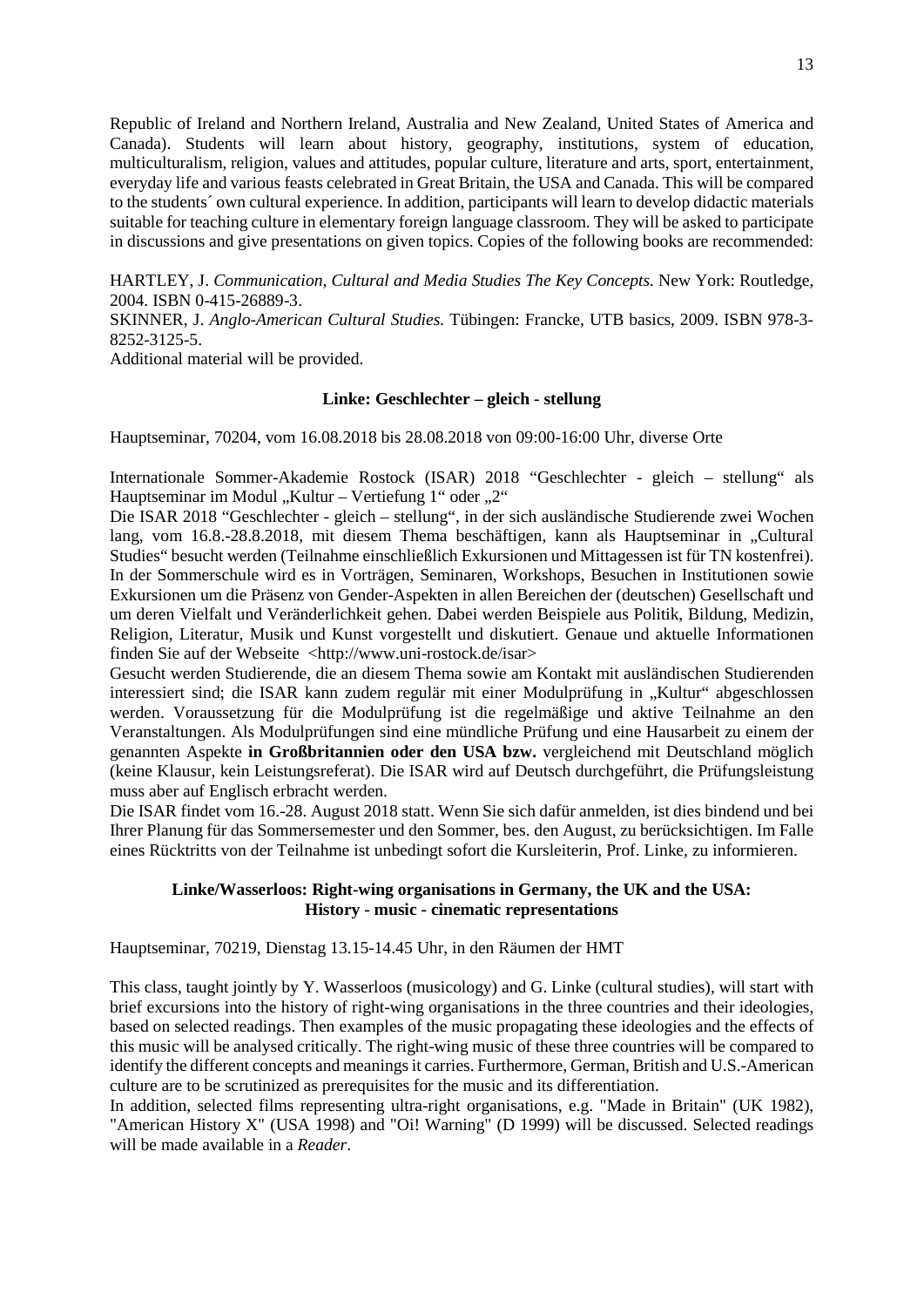#### **Linke: Transculturality on film: Representations of cultural contact in colonial Africa (BATS)**

Hauptseminar, 70501, Montag 11.15-12.45 Uhr, AB28-9028

In this class, participants will discuss various cases of colonial cultural contact and their representation on film. The main focus will be on the British in Southern Africa in the late 19th and early 20th centuries. To understand constructions of Europeans and Africans in the colonial context, several British and American films will be discussed, such as "Zulu" (1964), "Zulu Dawn" (1978), "Shaka Zulu", "The Ghost and the Darkness" (1996) or "Flame Trees of Thika" (1981). The analysis of the films will be embedded in readings and debates on colonial history, on characteristic features of the representation of colonial contact situations and on transculturality. Special attention will be paid to the circumstances of each film's production, the perspective from which it is shot and the various discourses it taps into, such as ethnography. Participants must be prepared to watch all films outside class. Selected secondary sources will be made available in a *Reader*, which can be bought in "Copy and Paste", Margaretenplatz.

#### **Mackenthun: Cosmopolitanism**

Hauptseminar, 70191, Freitag 09.15-10.45 Uhr, AB28- 9028

The ideal of universal human rights, which has been a yardstick of political practice since the two world wars (and will hopefully continue to shape international human relations) is increasingly coming under massive attack from various forms of irrational fundamentalism, cultural parochialism, and reactionary patriarchies. In this class, we will look at the idea of cosmopolitanism that stands behind Western societies' humanistic paradigm. The ability to extend one's love to complete strangers, first articulated in ancient Greece and then carried around the world by Christianity, found its most important political, and literary, expression at the time of the foundation of the United States, during the Age of Enlightenment. Besides looking at original texts, from Diogenes and Kant to Paine and Melville, we will discuss various contemporary debates about the meaning of cosmopolitanism (Martha Nussbaum, Anthony Appiah, Zygmunt Bauman, David Harvey, Edward Said, Ulf Hannerz among others). There will be opportunity for presenting papers on additional texts.

Students will have to purchase a *Reader* (Copy&Paste).

Please sign up via studIp. All students have to participate in a QUIZ (Lektürekontrolle) in the first session. Please read the Prologue of David Harvey's book Cosmopolitanism and the Geographies of Freedom (pp. 1-14; to be found on Stud.IP and in the library) and bring along the text to the first session. If you pass the quiz, you're enrolled in the class regardless of Stud.IP registration.

### **Bartsch Veselá: Exam preparation English Literature and Culture (1. Staatsexamen LA Grundschule)**

Übung, 70153, Mittwoch 13.15.-14.45 Uhr, AB28-8028

This course is designed for students who will take the "1. Staatsexamen Englisch für das Lehramt an Grundschulen: Mündliche Prüfung Grundschulfach, Teilprüfung Literatur- und Kulturwissenschaft" in Sommersemester 2018. The main aim of the course is to clarify and discuss the key concepts of literary and cultural studies as required for this exam and offer participants a forum for asking questions and discussing relevant matters.

<span id="page-13-0"></span>The first session will be on 11 April 2018 in room 8028.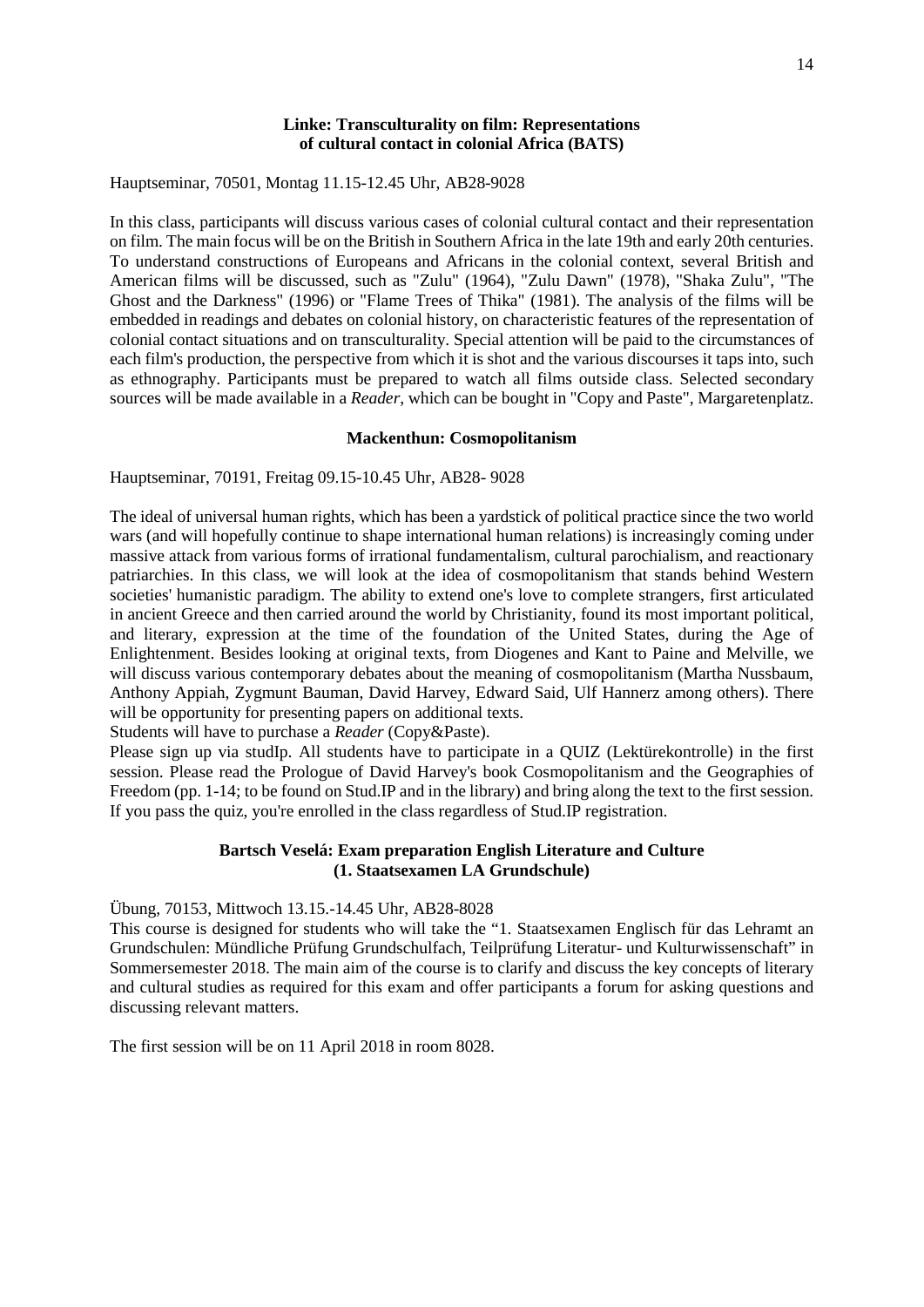# **6 Fachdidaktik und Vermittlungskompetenz**

# **Morkötter: Grundkurs: Grundfragen der Fachdidaktik Englisch**

Grundkurs, 70233, Montag 11.15-12.45 Uhr, UP-HG-218

Inhaltliche Schwerpunkte: Gegenstand und Bezugswissenschaften der Fachdidaktik Englisch; Unterrichtskonzeptionen; Ziele und Inhalte des Englischunterrichts; didaktisch-methodische Grundstrukturen der Arbeit an Kenntnissen und der Entwicklung sprachkommunikativen Könnens; Lernorientierung im Englischunterricht.

# **Schütt: Frühbeginnender Englischunterricht (LA an Grundschulen)**

Proseminar, 70248, Montag 11.15-12.45 Uhr, AB28-8028

Die Lehrveranstaltung vertieft die im Grundkurs und in der Übung Frühbeginnender Englischunterricht vermittelten Prinzipien des Lehrens und Lernens der englischen Sprache in der Grundschule in Theorie und Praxis. Typische Unterrichtssituationen und -materialien werden analysiert, entwickelt und gestaltet. Die kindgerechte Entwicklung fremdsprachlicher Kompetenzen wird ebenso thematisiert wie die Gestaltung des Übergangs zum "regulären" Englischunterricht in Klasse 5. Es wird empfohlen, das Proseminar frühestens im 4. Fachsemester zu belegen.

# **Schmidt: Englischunterricht zwischen Vermittlung und Aneignung**

Proseminar, 70240 Gruppe 1: Montag 09.15-10.45 Uhr, AB28-8028 Gruppe 2: Dienstag 09.15-10.45 Uhr, AB28-8028

# **Nicht für Lehramt Grundschule**

Die Lehrveranstaltung vertieft die im Grundkurs vermittelten Prinzipien des Lehrens und Lernens anhand typischer Unterrichtssituationen und -materialien. Die Studierenden werden befähigt, diese zu analysieren, zu entwickeln und zu gestalten.

# **Morkötter: Umgang mit (Hör-)Texten im Englischunterricht**

Hauptseminar, 70278, Dienstag 13.15-14.45 Uhr, AB28-8028

Der Schwerpunkt des Seminars liegt auf einer Förderung von Textkompetenz, wobei ein weiter Textbegriff zugrunde gelegt wird. Es sollen verschiedene Texte und Textsorten berücksichtigt werden, von Sach- und Gebrauchstexten, literarischen Texten bis hin zu Text-Bild-Kombinationen wie Comics oder Werbung. Auch Hör- und Hörsehtexte unterschiedlicher Länge sollen angesprochen werden. Neben Möglichkeiten (hör)textbezogener Wortschatzarbeit werden wir uns u.a. mit Strategien zum Lese- und Hör(seh)verstehen befassen und Aufgabenstellungen für unterschiedliche Phasen der rezeptiven (Hör-)Textarbeit erarbeiten. Den Studierenden soll die Möglichkeit zur selbständigen Planung von Unterrichtssequenzen und deren Reflexion gegeben werden.

# **Bartsch Veselá: CLIL in Practice - Content and Language Integrated Learning for Primary Teachers (LA an Grundschulen)**

Übung, 70277, Mittwoch 17.15-18.45 Uhr, ungerade Wochen U69-H3-223

This course is designed for students who will be teaching English to young learners in elementary schools. The aim of the course is to clarify the key concepts of Content and Language Integrated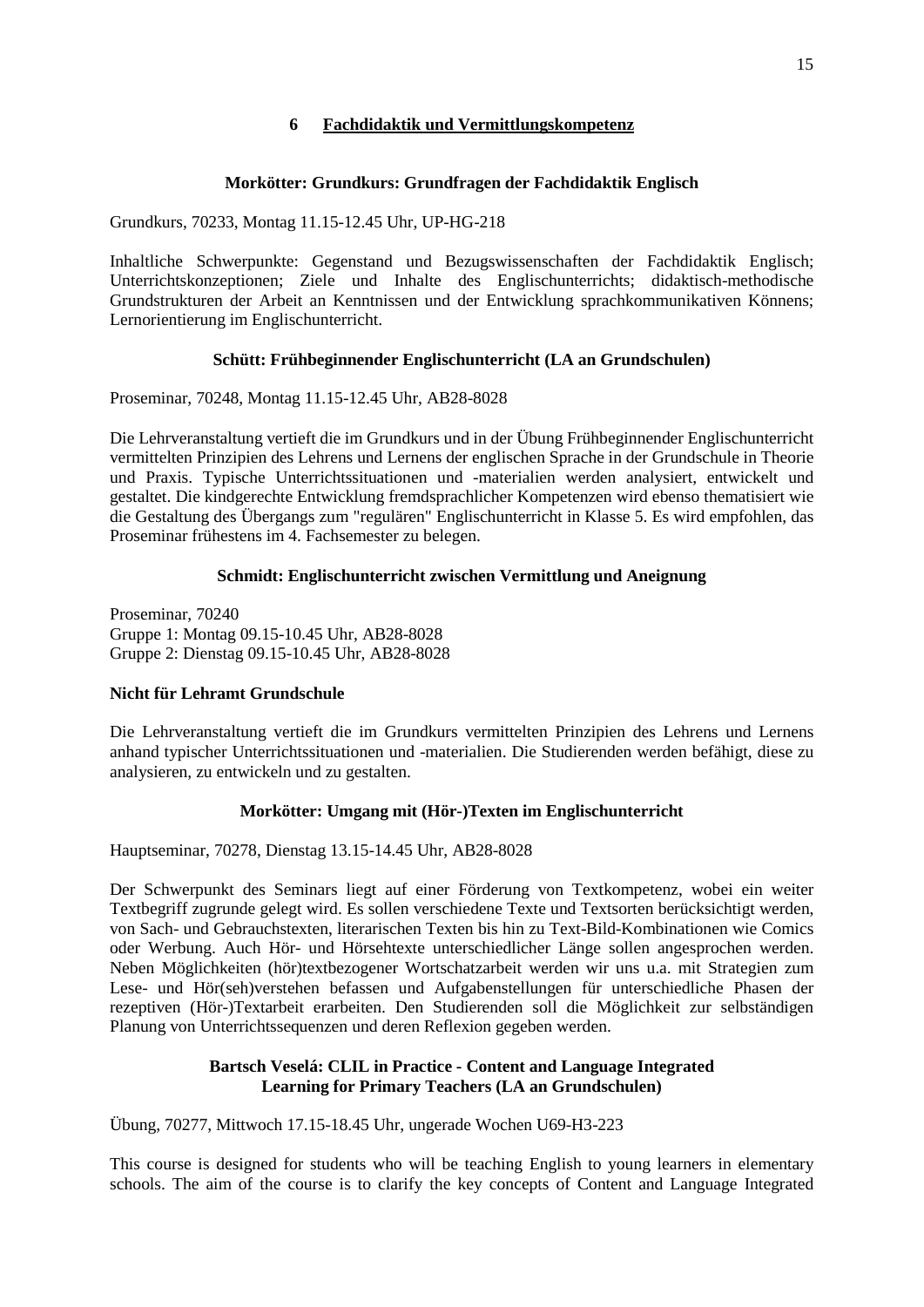16

Learning (CLIL) and to focus on specific areas of primary classroom management and instruction. The participants will develop their skills in teaching non-language subjects through English, including Mathematics, Geography, History, Art, Music and Physical Education. The course includes practical sessions on preparing CLIL micro lessons and delivering these lessons to the trainer and peers to put learned methodology and new ideas into practical use. Participants will also work on adapting and creating their own teaching materials. Additional study material will be provided.

# **Bartsch Veselá: Teaching English to Learners with Specific Educational Needs**

Übung, 70227, Mittwoch 17.15-18.45 Uhr, gerade Wochen U69-H3-223

This course is designed for students who will be teaching English to young learners at primary schools. It serves as a basic introduction to the area of teaching English to learners with specific educational needs (SEN).

Students will become acquainted with the terms of specific learning difficulties, dyslexia, dysgraphia, dysorthographia, dyscalculia, dyspraxia and hyperactivity, and their manifestations in foreign language learning. Attention will be paid to pupils' difficulties with spelling, reading and writing. In addition, we will discuss the importance of homework, parental support, assessment, testing, marking, production of appropriate teaching materials etc. Students will be asked to participate in discussions and give presentations on given topics.

### **Schmidt: Planung und Gestaltung von Englischunterricht (SPÜ begleitend für LA an Grundschulen und LA für Sonderpädagogik)**

Übung, 70276, Mittwoch 09.15-10.45 Uhr, AB28-8028

## **Vom 04.04.2018 bis 16.05.2018**

Die Übung richtet sich an Studierende des Lehramts an Grundschulen und des Lehramts Sonderpädagogik, die im SS 2018 die Schulpraktischen Übungen absolvieren.

Einen Schwerpunkt der Übung bildet die Planung von Unterricht. Die TeilnehmerInnen setzen sich mit den verschiedenen Aspekten der Unterrichtsplanung auseinander und erhalten Gelegenheit, sich im Schreiben eines Langentwurfs zu üben.

Darüber hinaus widmet sich die Übung der Gestaltung eines kompetenzorientierten kommunikativen Fremdsprachenunterrichts. Die TeilnehmerInnen machen sich u. a. mit verschiedenen Methoden für den Englischunterricht vertraut, befassen sich mit Möglichkeiten der Differenzierung, lernen Aufgabenformate zur Förderung des Sprechens kennen und setzen sich mit den Herausforderungen der einsprachigen Gestaltung von Englischunterricht auseinander.

## **Schmidt: How to make them talk? Förderung der Sprechkompetenz im Englischunterricht der Sekundarstufen I und II**

Übung, 70230, Mittwoch 09.15-10.45 Uhr, AB28-8028

#### **Vom 30.05.2018 bis 11.07.2018**

Wie bringe ich Schülerinnen und Schüler zum Sprechen? Diese Frage gehört zu den Dauerbrennern in der fachdidaktischen Diskussion. In dieser Übung wollen wir uns ebenfalls mit dieser Frage beschäftigen und gemeinsam nach Wegen suchen, die Sprechkompetenz der Schülerinnen und Schüler zu fördern und ihre Sprechaktivität zu steigern. Dazu beschäftigen wir uns u. a. mit den verschiedenen Arten des Sprechens, motivierenden Sprechanlässen und der Bereitstellung sprachlicher Mittel. Weiterhin sollen abwechslungsreiche und motivierende Übungen zur Anbahnung der Sprechfertigkeit erprobt und auf ihre Wirksamkeit hin untersucht werden.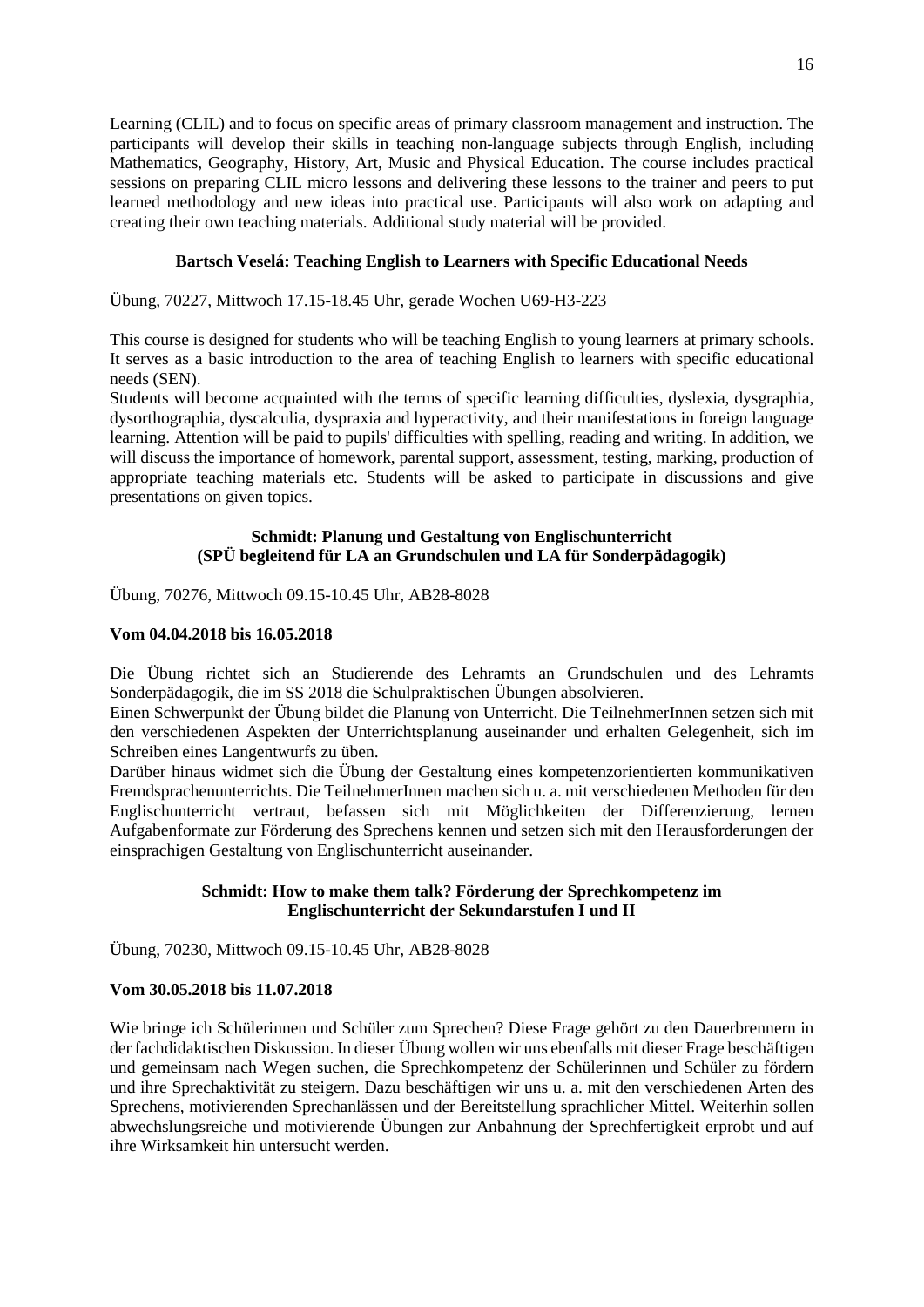### **Schütt: Frühbeginnender Englischunterricht (LA an Grundschulen)**

Übung, 70221, Montag 13.15-14.45 Uhr, 14täglich, gerade Wochen, AB28-8028

The *early bird twitters best:* das Wissen darüber, wie Kinder (fremde) Sprachen lernen, ist die Grundlage erfolgreichen Sprachunterrichts. In dieser Übung wird die Vieldimensionalität des Sprachenlernens beleuchtet und theoretische Hintergründe des Lernens und Spielens im Grundschulalter diskutiert. Methodische Schlussfolgerungen aus Praxisbeispielen und Erfahrungsberichten befähigen zu anregender, kindgerechter Unterrichtsgestaltung. Die Übung vertieft die im Grundkurs erworbenen Kenntnisse.

## **Schütt: Planung und Gestaltung von Englischunterricht (SPÜ begleitend für LA für Gymnasien und LA für Regionale Schulen)**

Übung, 70261, Montag 13.15-14.45 Uhr, 14täglich, ungerade Wochen, AB28-8028

Diese Übung findet begleitend zu den Schulpraktischen Übungen statt und richtet sich vorwiegend an SPÜ-TeilnehmerInnen der LA Gymnasium und Regionalschule.

Nach einer allgemeinen Einführung in die Methodik des modernen Fremdsprachenunterrichts werden Bedingungsfaktoren des Fremdsprachenunterrichts beleuchtet, Lernstoffanalysen durchgeführt und methodisch sinnvolles Phasieren geübt.

Die Teilnehmer haben Gelegenheit, konkrete Unterrichtprozesse für die schulpraktischen Übungen gemeinsam zu planen, planerische Alternativen zu entwerfen und Material für den Unterricht auszuwählen und zu gestalten. Durch das Schreiben von Unterrichtsskizzen und Langentwürfen wird der Blick für das sinnvolle methodische Handeln im Rahmen des kompetenzorientierten kommunikativen Fremdsprachenunterrichts geschärft.

#### **Schütt/Schmidt/Bombach: Schulpraktische Übungen**

Übung, 70273, an verschiedenen Schulen

Die Schulpraktischen Übungen ermöglichen den Lehramtsstudierenden, erste praktische Erfahrungen in der Schule während der universitären Ausbildung zu erlangen. Voraussetzung zur Teilnahme an SPÜs ist das erfolgreich absolvierte PS Fachdidaktik.

In Gruppen von fünf bis sechs Studierenden und unter der Anleitung und Begleitung durch DozentInnen der Fachdidaktik Anglistik erhalten die Studierenden die Gelegenheit, die Planung eigener Unterrichtsstunden in der Praxis zu realisieren, sowie fremden und eigenen Unterricht zu reflektieren.

<span id="page-16-0"></span>Die Vergabe der SPÜ-Plätze erfolgt durch Frau Schütt, ca. eine Woche vor Semesterbeginn. Der genaue Termin wird den Studierenden per Email bzw. durch einen Aushang bekannt gegeben.

# **7 Sprachpraxis**

# **Bartsch Veselá: Sprachpraxis II: Getting Grammar and Vocabulary Right (for Primary Schools)**

Übung, 70305 Gruppe 1: Freitag 11.15-12.45 Uhr, AB28-8028 Gruppe 2: Freitag 13.15-14.45 Uhr, AB28-8028

This course is designed for the future primary school teachers to assist their study of English skills, grammar and vocabulary (CEFR-C1). It focuses on the meaning and the use of the grammatical forms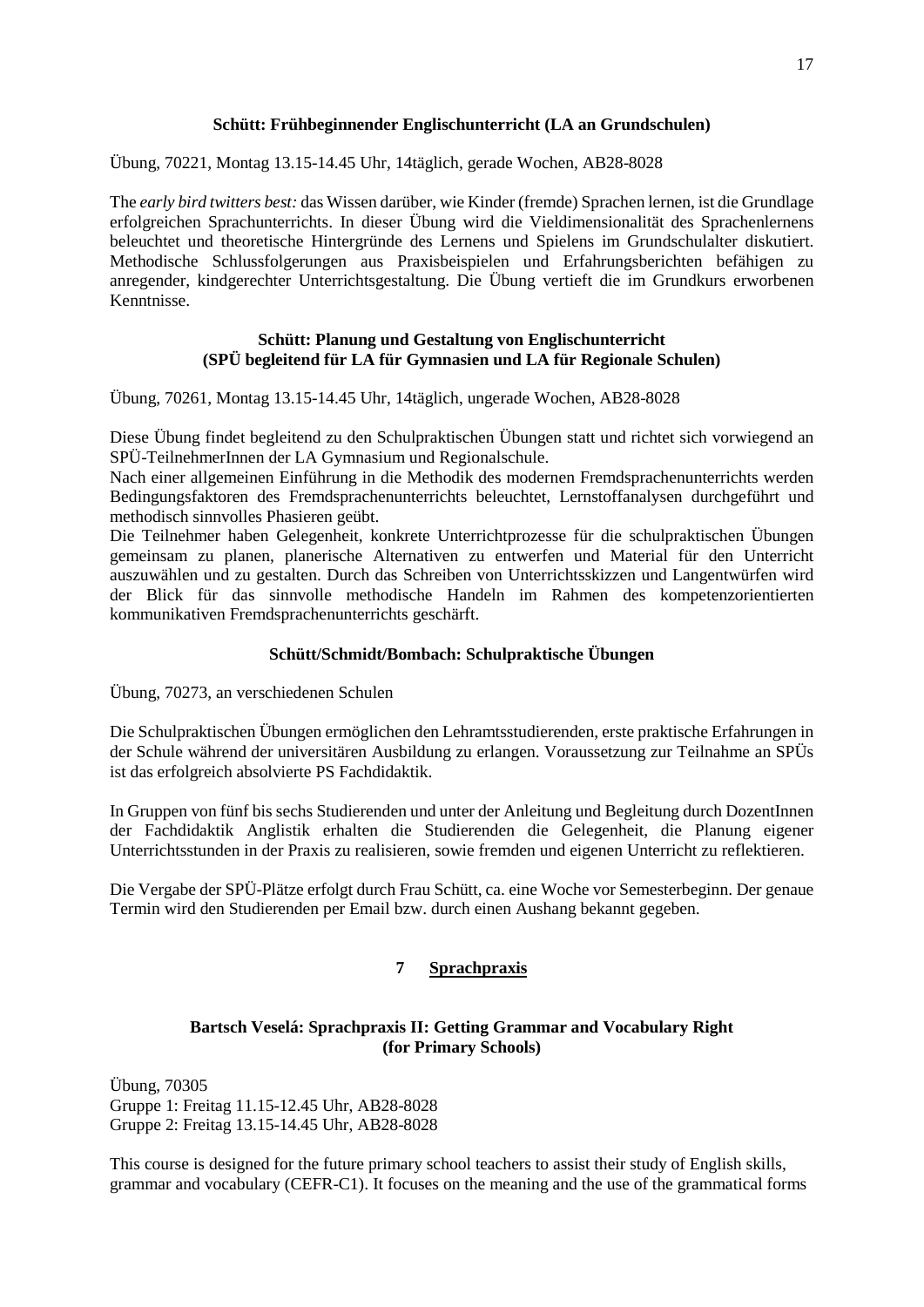and the use of vocabulary in several registers. Special attention is given to those points which are often a problem for students. A copy of the following book is recommended: HEWINGS, M. *Grammar and Vocabulary for Advanced.* Cambridge: CUP, 2015. ISBN 978-3-12- 532933-1.

#### **Vaughan: Sprachpraxis II: The Craft of Argument II**

Übung, 70330 Gruppe 1: Montag 11.15-12.45 Uhr, U69-H3-322 Gruppe 2: Montag 13.15-14.45 Uhr, U69-H3-322

This course provides the second part of the Sprachpraxis II module. All students taking the course are required to have completed the first half of the module.

The Craft of Argument II continues to examine argumentation in written and spoken English but, in contrast to the first half of the module, focuses exclusively on academic communication, in particular written genres used at the university. Students will look at how academic genres reflect academic practices, and improve their abilities to participate effectively in these practices. Particular attention will be paid to structuring term papers and formulating texts that reflect academic register.

#### **Bowen: Sprachpraxis II: The Craft of Argument II**

Übung, 70331 Gruppe 1: Dienstag 11.15-12.45 Uhr, U69-H3-223 Gruppe 2: Dienstag 13.15-14.45 Uhr, U69-H3-223 Gruppe 3: Donnerstag 11.15-12.45 Uhr, AB28-8028 Gruppe 4: Donnerstag 13.15-14.45 Uhr, AB28-8028

This course provides the second part of the Sprachpraxis II module. All students taking the course are required to have completed the first half of the module.

The Craft of Argument II continues to examine argumentation in written and spoken English but, in contrast to the first half of the module, focuses exclusively on academic communication, in particular written genres used at the university. Students will look at how academic genres reflect academic practices, and improve their abilities to participate effectively in these practices. Particular attention will be paid to structuring term papers and formulating texts that reflect academic register.

#### **Cathrow: Sprachpraxis III: Public speaking & speech writing**

Übung, 70334 Gruppe 1: Dienstag 09.15-10.45 Uhr, U69-H3-222 Gruppe 2: Dienstag 11.15-12.45 Uhr, U69-H3-222

Speaking clearly and confidently in public is an essential skill for numerous professions, including teaching. This course aims to give students the theoretical background needed to understand spoken forms of rhetoric and to offer them the opportunity to present and prepare examples of public speaking. In the class students will learn how to analyse and model speeches and how to improve their skills in argumentation, formulation, and delivery. Perhaps most importantly, the class will aim to provide a friendly environment where students will feel comfortable speaking in front of others and receiving feedback.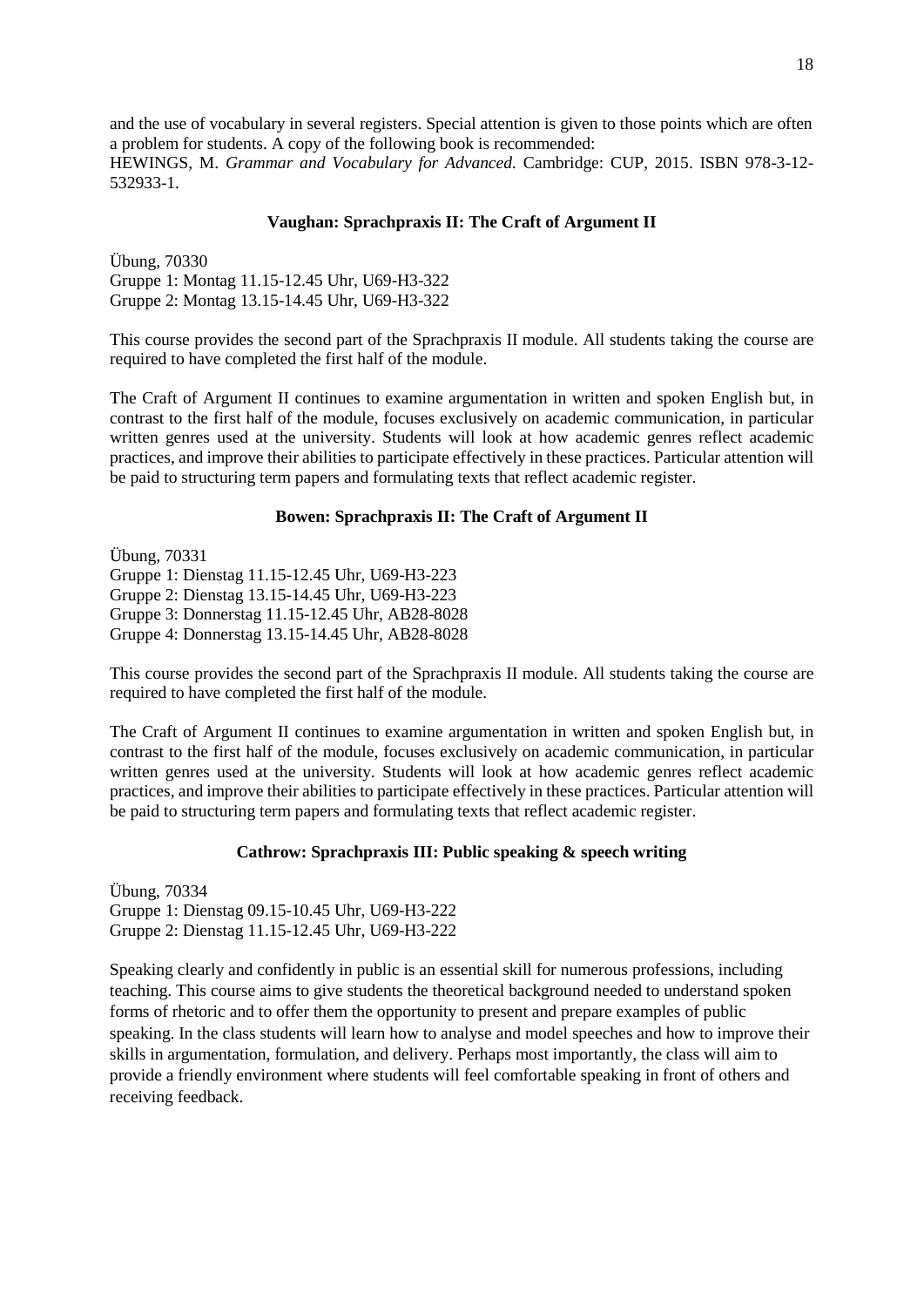#### **Spohr: Sprachpraxis III: Informing & Instructing**

Übung, 70332 Gruppe 1: Dienstag 11.15-12.45 Uhr, U69-H3-322 Gruppe 2: Donnerstag 15.15-16.45 Uhr, U69-H3-223

In this course, we will learn how to use English to convey information in a structured manner, instruct others, and lead fruitful group discussions. The focus will be on successful facilitation of group interactions and clear communication. There will be both theoretical and practical components, so come to class prepared to participate actively.

#### **Bowen: Sprachpraxis III: Public speaking & speech writing**

Übung, 70333 Gruppe 1: Mittwoch 09.15-10.45 Uhr, U69-H3-223 Gruppe 2: Mittwoch 11.15-12.45 Uhr, U69-H3-223

Speaking clearly and confidently in public is an essential skill for numerous professions, including teaching. This course aims to give students the theoretical background needed to understand spoken forms of rhetoric and to offer them the opportunity to present and prepare examples of public speaking. In the class students will learn how to analyse and model speeches and how to improve their skills in argumentation, formulation, and delivery. Perhaps most importantly the class will aim to provide a friendly environment where students will feel comfortable speaking in front of others and receiving feedback.

#### **Spohr: Sprachpraxis IV: Translation English-German II**

Übung, 70354, Mittwoch 17.15-18.45 Uhr, AB28-8028

The main aim of this course is to further students' development of translation skills on the basis of texts which are both authentic and wide-ranging in scope. The course activities are used to heighten students' language awareness and to train them to search (flexibility) for the most appropriate words (accuracy) to convey what is meant (clarity). Special emphasis is placed on analysing style, tone and register of the texts selected. The material is also used to illustrate particular aspects of language and structure and to expand students' vocabulary. The translations are compared, analysed and criticised in class.

## **Vaughan: Sprachpraxis IV: Blogging: Reflect, Share and Debate Online**

Übung, 70324 Gruppe 1: Freitag 09.15-10.45 Uhr, U69-H3-322 Gruppe 2: Freitag 11.15-12.45 Uhr, U69-H3-322

"Blog" is a blend of two terms: 'web' and 'log'. Blogs have taken the interactive, liberating, democratising aspects of the internet and pushed the envelope even further. Whereas 23 'weblogs' were recorded as existing at the beginning of 1999, this platform is now utilised by over 100 million immensely varied individuals, groups, and organizations. Blogs enable people to reach out to and engage with others, to transcend and permeate every genre and every aspect of the mass media; Rebecca Blood has described them as transforming "both writers and readers from "audience" to "public" and from "consumer" to "creator." (Blood, Rebecca. "Weblogs: A History and Perspective", Rebecca's Pocket. 07 September 2000. 26 July 2010. (http://www.rebeccablood.net/essays/ weblog\_history.html"). Accordingly, this course will enable you to become such a 'public creator', a member of the blogosphere; it aims to both improve your reading and writing skills, particularly with regard to developing effective argumentative techniques, and enrich your active and passive vocabulary in the process. This will involve writing entire blogs of your own and commenting on other blogs.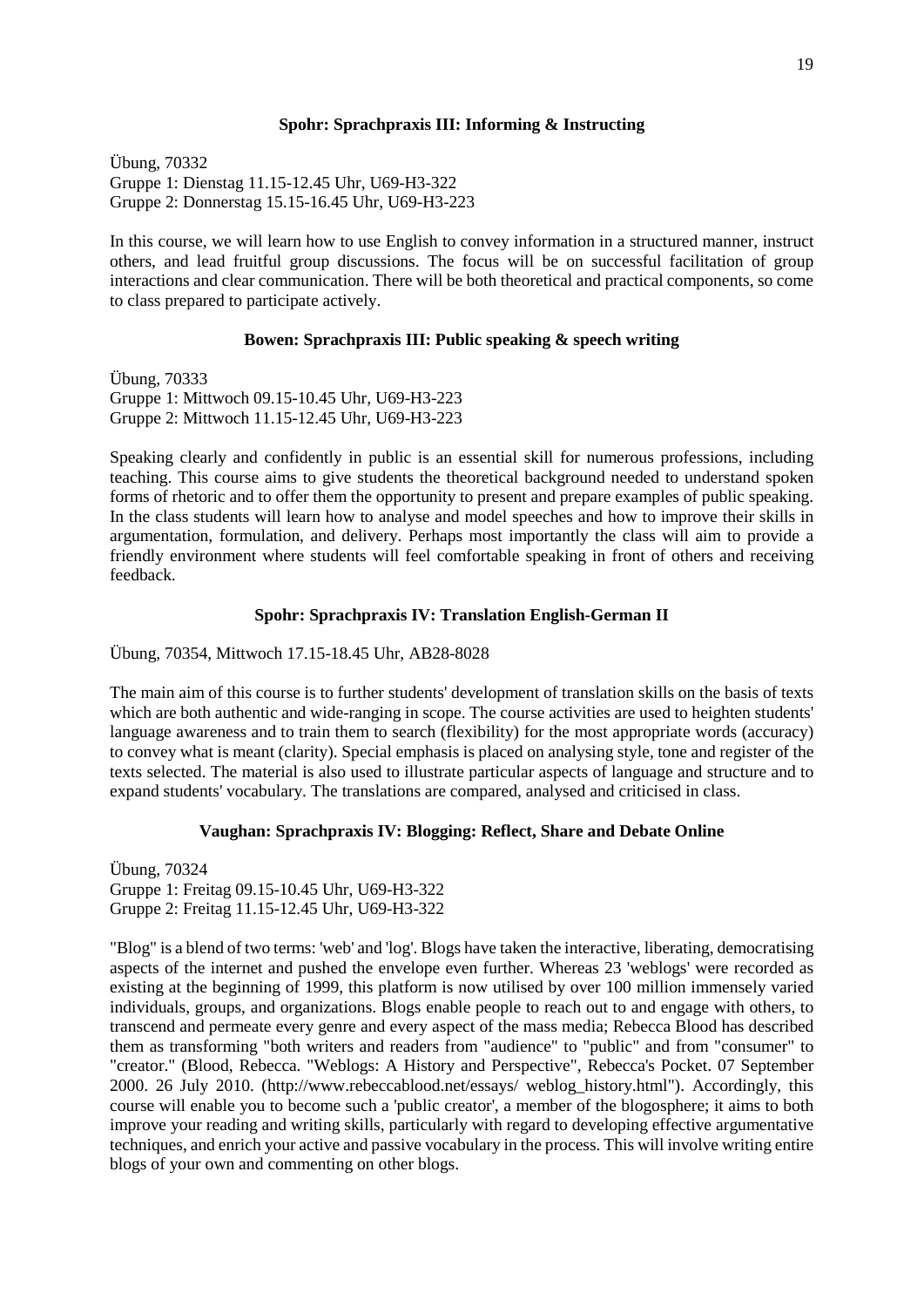#### **Cathrow: Sprachpraxis IV: Translation: German-English II**

Übung, 70353 Gruppe 1: Donnerstag 09.15-10.45 Uhr, U69-H3-222 Gruppe 2: Donnerstag 11.15-12.45 Uhr, U69-H3-222

In this course, students will consider the practice of translation as a form of socially situated text production. To this end, they will explore the distinct exigencies, norms and strategies involved in a variety of context-based translation activities. In particular, we will look at a range of literary translation practices, including children's literature translation, drama translation, and the translation of poetry. We will also look at several kinds of 'functional' translation, placing particular emphasis on community translation (e.g. hospital and court translation). This course complements Translation German-English I, although students are NOT required to have taken the first course.

#### **Bowen: Sprachpraxis IV: Creative Writing**

Übung, 70369, Dienstag 15.15-16.45 Uhr, U69-H3-223

This course uses creative writing as a means to improve English writing and reading skills. Looking at short stories and passages from novels, we will examine how writers structure their narratives using elements such as dialogue, characterization and description. Subsequently, we will apply our findings to our own short fictional texts. In each of the sections of the course, we will determine how creative writing can help us develop broader language skills. For instance, our examination of dialogue in fiction will allow us to discuss spoken English and how it can be represented in prose. Since the course regards creative writing as a collective act, all students participating in the course are expected to read their work aloud in class or to allow other students to read their texts.

Students who completed this course in Sprachpraxis III are not allowed to participate in the course.

## **Bowen: Transculturality & Translation (BATS)**

Übung, 70361, Donnerstag 15.15-16.45 Uhr, AB28-8028

<span id="page-19-0"></span>This class offers a hands-on approach to exploring whether the concept of transculturality can be better defined and understood when seen in relation to translation, a practice which, by definition, accepts the possibility of transformative cultural transfer but which, at the same time, necessarily recognizes the coexistence of distinct languages and cultures, however permeable they may be. Although the course will offer students an introduction to the relation between transcultural studies and translation theory, it primarily seeks to give students practical insight into how translators mediate between cultures, that is to say, how they negotiate between the foreign text and domestic readers in a manner which, ideally, not only transports a text into another culture but also de-centers and desacrilizes the target language in order to open up a space in which the foreign can recognized on its own terms. To gain such practical insight, we will look at numerous English and German translations to determine how translators have dealt with the difficulties of making the foreign understandable. And, most importantly, we will translate relevant German and English texts, both functional and literary, in order to feel the strains of being faithful to two languages and to determine to what extent translation provides an opportunity and site of cultural interaction.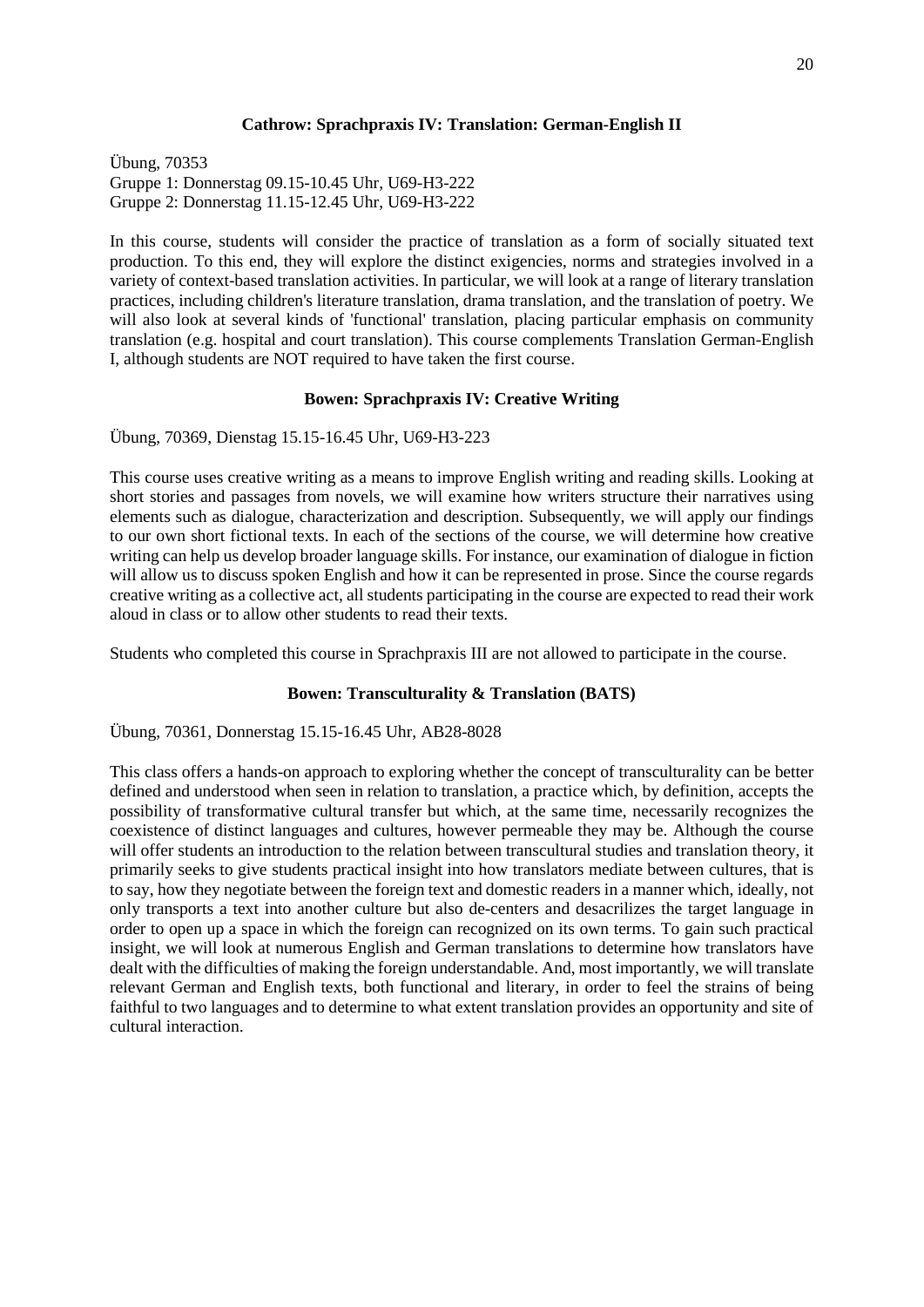# **8 Master British and American Transcultural Studies**

## **Mackenthun: Romanticism, Race, Rebellion: Frederick Douglass and His Times**

Hauptseminar, 70503, Freitag 11.15-12.45 Uhr, AB28-9028

The class is dedicated to commemorating the work and times of Frederick Douglass, who spent his life fighting for the abolition of slavery. Douglass's presence radiated far beyond the internal cycle of dedicated abolitionists: with his writings and his voice he influenced the public discourse of half a century. Douglass drew his power from the brutal experience of slavery, as well as his mastery of language. His texts resonate with those of contemporaries like Harriet Beecher Stowe, Herman Melville, Martin Delaney, William Wells Brown, Lydia Maria Child, and other reformists. Concentrating on the decade that Michael Rogin, alluding to the 'spectral' force of the Communist Manifesto in Europe, once called the "American 1848," we will look at how the texts of Douglass and his compatriots reflect on the injustices of imperialism and slavery, and the subjugation of women, and which literary paths they take in imaginatively working through these issues.

Students will have to purchase a Reader (Copy&Paste), as well as the following books (ideally the indicated editions):

- Douglass, Frederick (2016) The Portable Frederick Douglass. Penguin. ISBN-10: 0143106813
- Stowe, Harriet Beecher (1852/2008) Uncle Tom's Cabin. Signet. ISBN-10: 0451530802
- Melville, Herman (1856/2006) Benito Cereno. Ed. Wyn Kelley. Bedford. ISBN-10: 031245242X
- Brown, William Wells (1853/2003. Clotel. Penguin. ISBN-10: 0142437727

Please sign up via Stud.IP. All students have to participate in a QUIZ (Lektürekontrolle) in the first session. Please read Frederick Douglass's novella The Heroic Slave (to be found on Stud.IP, online, and in the library) and bring along the text to the first session. If you pass the quiz, you're enrolled in the class regardless of Stud.IP registration.

## **Kornexl: English as a 'mixed language': Settings – processes – results**

Hauptseminar, 70499, Dienstag 11.15-12.45 Uhr, AB28-8028

Throughout its long history, and even before it became a separate language, English has been exposed to various kinds of foreign influence that have left their traces on all linguistic levels, creating, for instance, an exceptionally rich and diversified vocabulary. Based on a study of various theoretical approaches to language contact and of the major types and mechanisms of contact-induced change, this seminar will explore the specific socio-cultural conditions and linguistic processes that changed English from a Germanic tongue to a 'Mischsprache' – a disputed term that invites detailed scrutiny

## **Linke: Transculturality on film: Representations of cultural contact in colonial Africa**

Hauptseminar, 70501, Montag 11.15-12.45 Uhr, AB28-9028

In this class, participants will discuss various cases of colonial cultural contact and their representation on film. The main focus will be on the British in Southern Africa in the late 19th and early 20th centuries. To understand constructions of Europeans and Africans in the colonial context, several British and American films will be discussed, such as "Zulu" (1964), "Zulu Dawn" (1978), "Shaka Zulu", "The Ghost and the Darkness" (1996) or "Flame Trees of Thika" (1981). The analysis of the films will be embedded in readings and debates on colonial history, on characteristic features of the representation of colonial contact situations and on transculturality. Special attention will be paid to the circumstances of each film's production, the perspective from which it is shot and the various discourses it taps into, such as ethnography. Participants must be prepared to watch all films outside class. Selected secondary sources will be made available in a Reader, which can be bought in "Copy and Paste", Margaretenplatz.